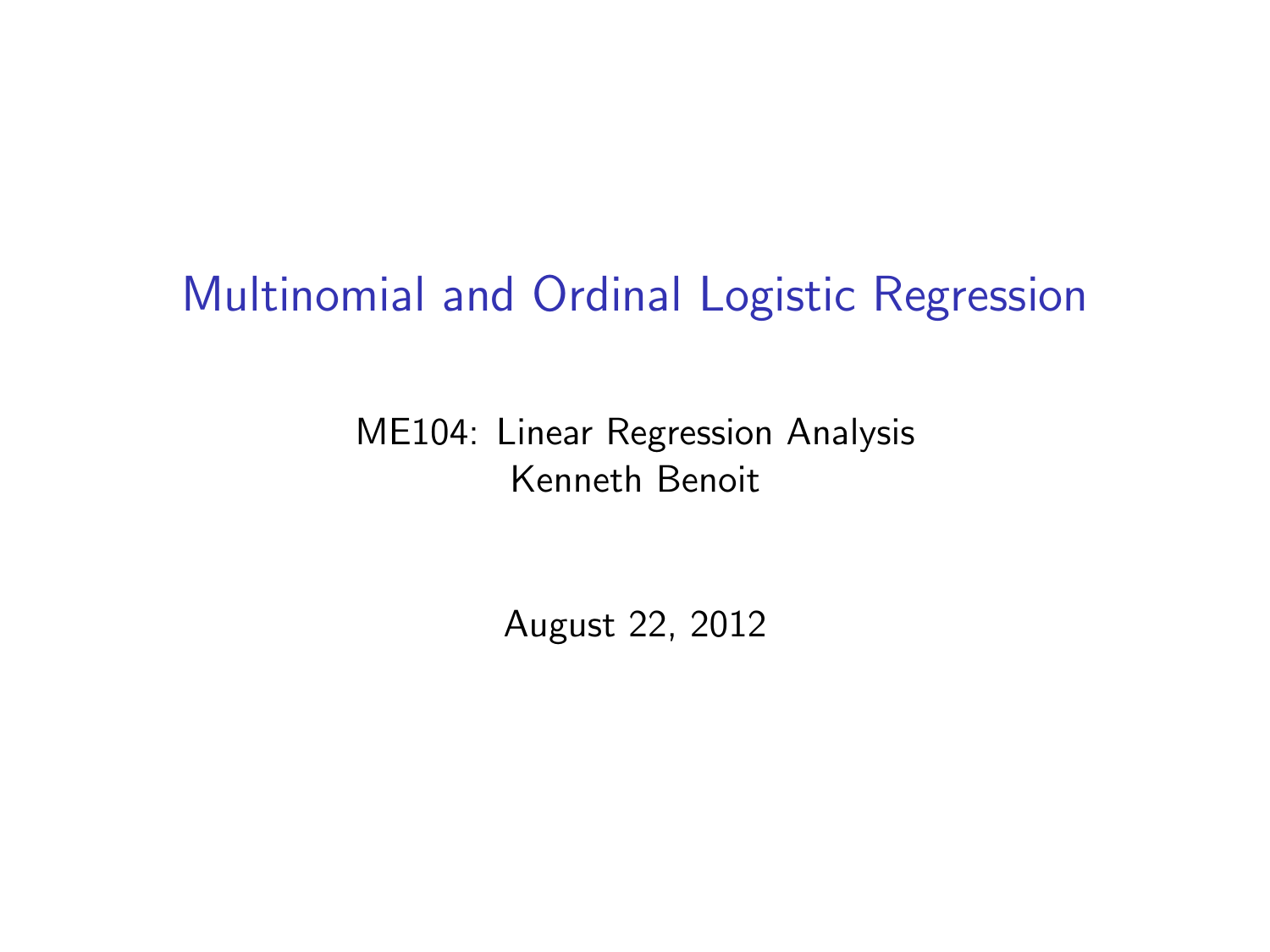#### Regression with categorical dependent variables

When the dependent variable is categorical, with  $> 2$  categories

Example: Which party did you vote for?

- $\triangleright$  Data from the European Social Survey (2002/2003), British sample
- $\triangleright$  Question: For which party did you vote in 2001? (Here we only consider the Conservatives, Labour, and the Liberal Democrats)

|              |                       |           |         |               | Cumulative |
|--------------|-----------------------|-----------|---------|---------------|------------|
|              |                       | Frequency | Percent | Valid Percent | Percent    |
| <b>Valid</b> | Conservative          | 386       | 18.8    | 31.4          | 31.4       |
|              | Labour                | 624       | 30.4    | 50.8          | 82.2       |
|              | Liberal Democrat      | 218       | 10.6    | 17.8          | 100.0      |
|              | Total                 | 1228      | 59.8    | 100.0         |            |
| Missing      | other party/no answer | 824       | 40.2    |               |            |
| l Total      |                       | 2052      | 100.0   |               |            |

#### **party**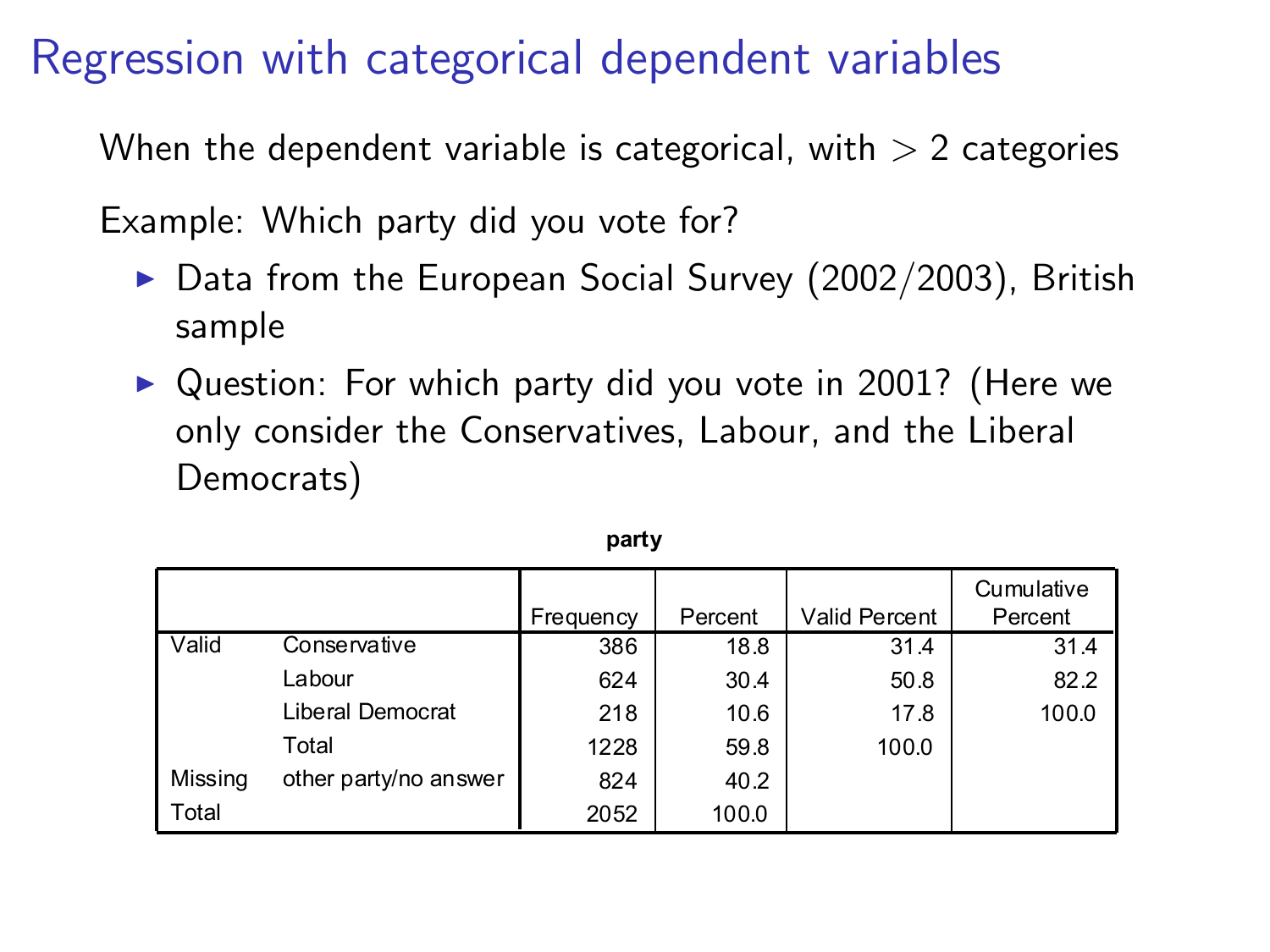### The multinomial logistic regression model

- $\triangleright$  We have data for *n* sets of observations  $(i = 1, 2, \ldots n)$
- $\triangleright$  Y is a categorical (polytomous) response variable with C categories, taking on values  $0, 1, \ldots, C - 1$
- $\triangleright$  We have k explanatory variables  $X_1, X_2, \ldots, X_k$
- $\triangleright$  The multinomial logistic regression model is defined by the following assumptions:
	- $\triangleright$  Observations  $Y_i$  are statistically independent of each other
	- $\triangleright$  Observations  $Y_i$  are a random sample from a population where  $Y_i$  has a *multinomial* distribution with probability parameters:  $\pi_i^{(0)}$  $\mathcal{L}^{(0)}_i, \pi^{(1)}_i$  $\pi_i^{(1)}, \ldots, \pi_i^{(C-1)}$ i
	- $\triangleright$  As with binomial logistic regression, we have to set aside one category for a *base* category (hence the  $C - 1$  parameters  $\pi$ )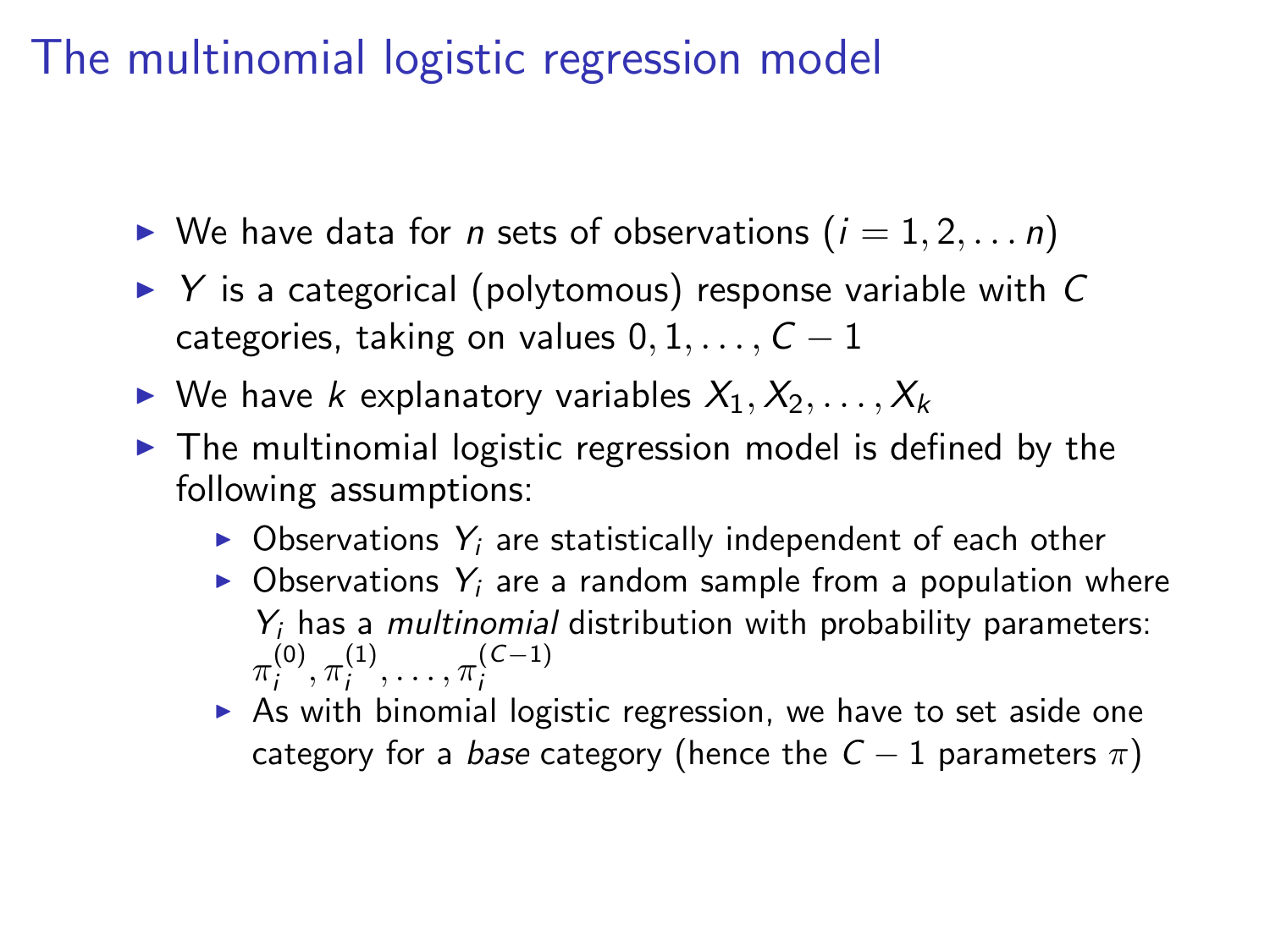## The multinomial logistic regression model

The logit for each non-reference category  $j = 1, ..., C - 1$  against the *reference category* 0 depends on the values of the explanatory variables through:

$$
\log\left(\frac{\pi_i^{(j)}}{\pi_i^{(0)}}\right) = \alpha^{(j)} + \beta_1^{(j)}X_{1i} + \cdots + \beta_k^{(j)}X_{ki}
$$

for each  $j=1,\ldots,\mathcal{C}-1$  where  $\alpha^{(j)}$  and  $\beta^{(j)}_1$  $\frac{\beta_1^{(j)},\ldots,\beta_k^{(j)}}{1}$  are unknown population parameters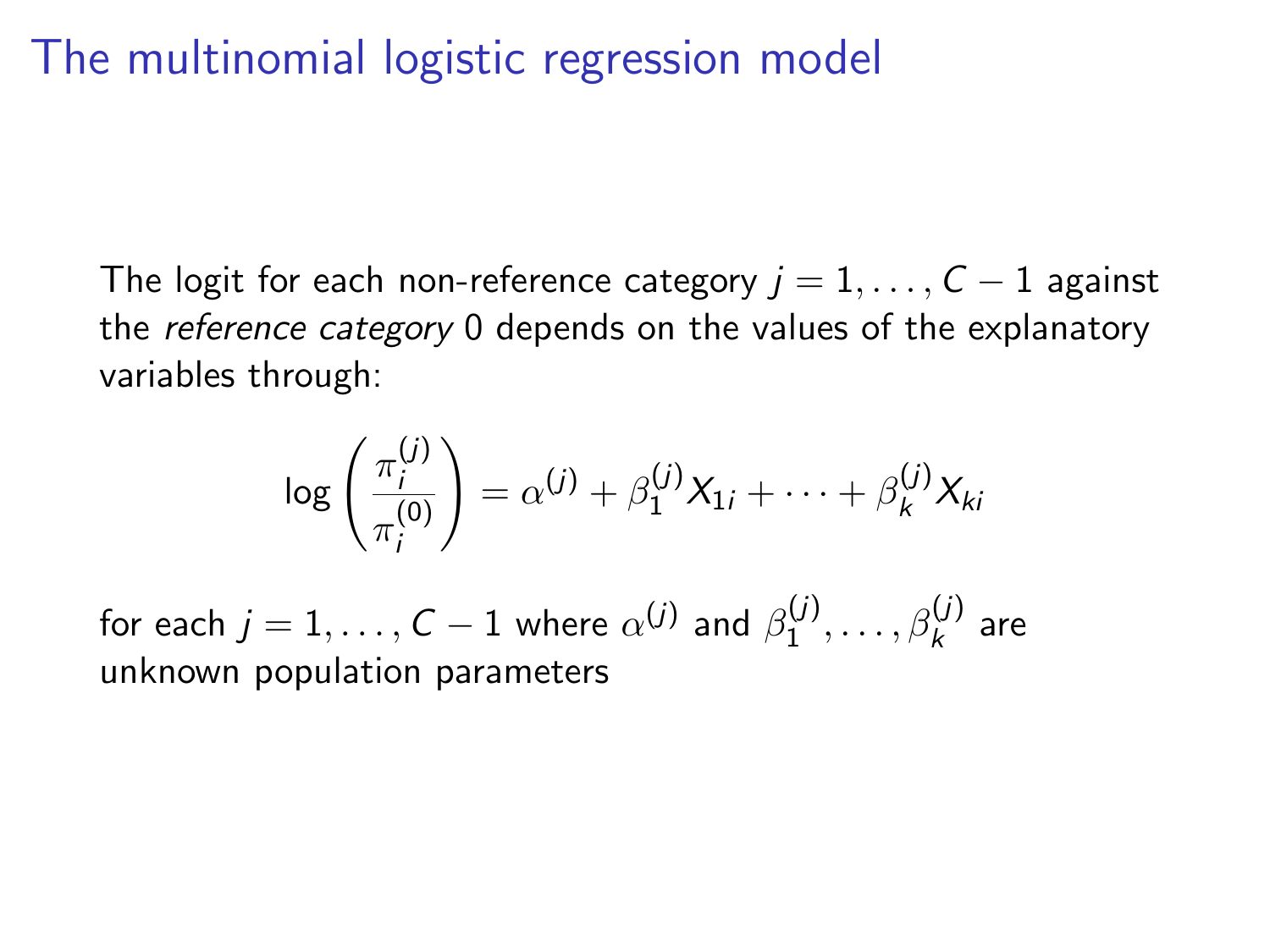## Multinomial distribution

$$
\Pr(Y_1 = y_1, \ldots, Y_k = y_k) = \begin{cases} \frac{n!}{y_j! \cdots y_k!} \pi_1^{(0)} \cdots \pi_k^{(\mathcal{C}-1)} & \text{when } \sum_{j=1}^k y_j = n \\ 0 & \text{otherwise} \end{cases}
$$

$$
E(y_{ij}) = n\pi_j
$$
  
Var(y\_{ij}) =  $n\pi_j(1 - \pi_j)$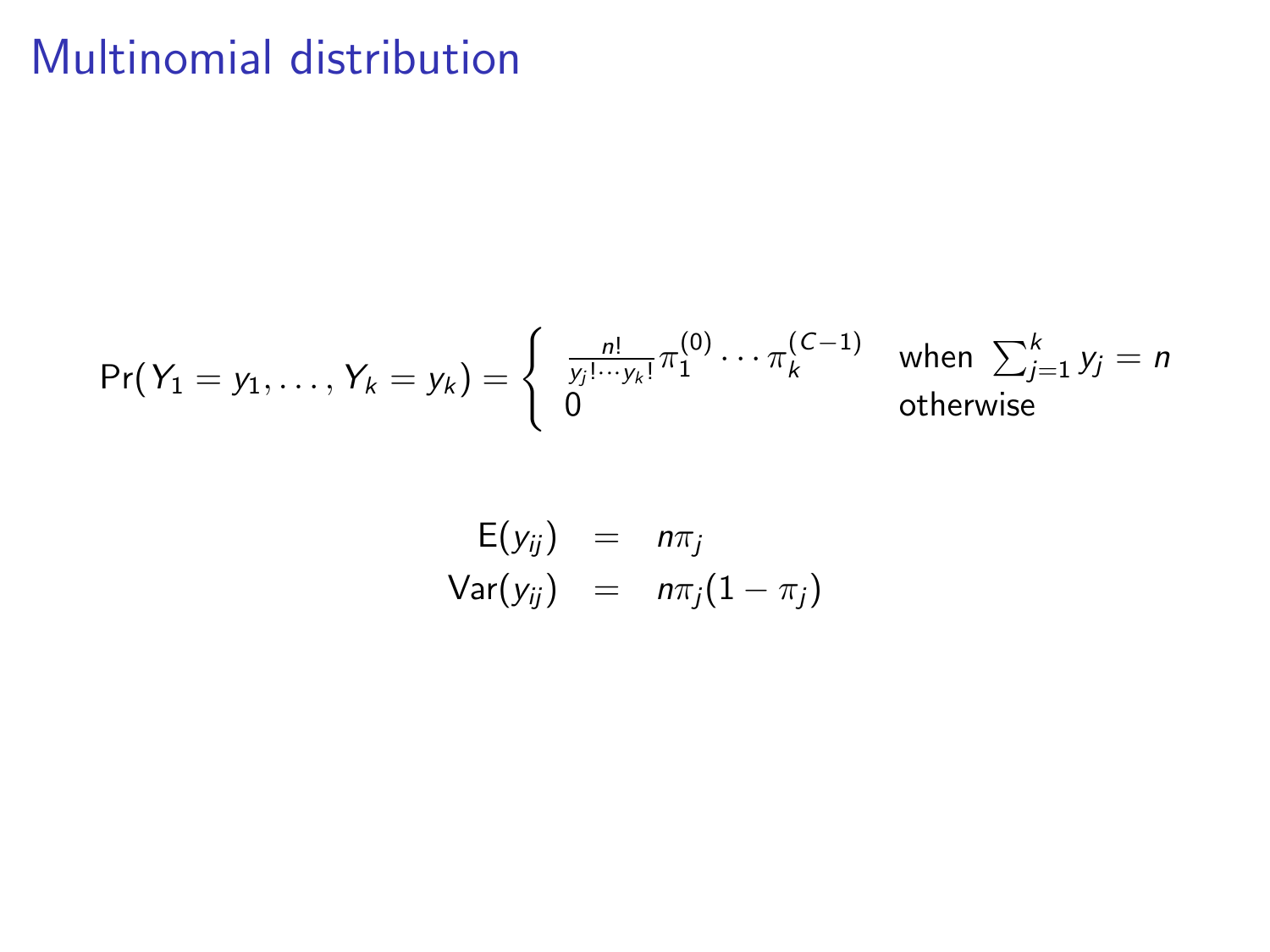#### Example: vote choice

Response variable: Party voted for in 2001

- labour is the reference category,  $i = 0$
- $\triangleright$  Conservatives are the  $j = 1$  category
- lacktriangleright Liberal Democrats will be  $i = 2$

(note that this coding is arbitrary)

Explanatory variables:

- Age: continuous in years  $X_1$
- $\blacktriangleright$  Educational level (categorical)
	- $\triangleright$  lower secondary or less (omitted reference category)
	- upper secondary  $(X_2 = 1)$
	- post-secondary  $(X_3 = 1)$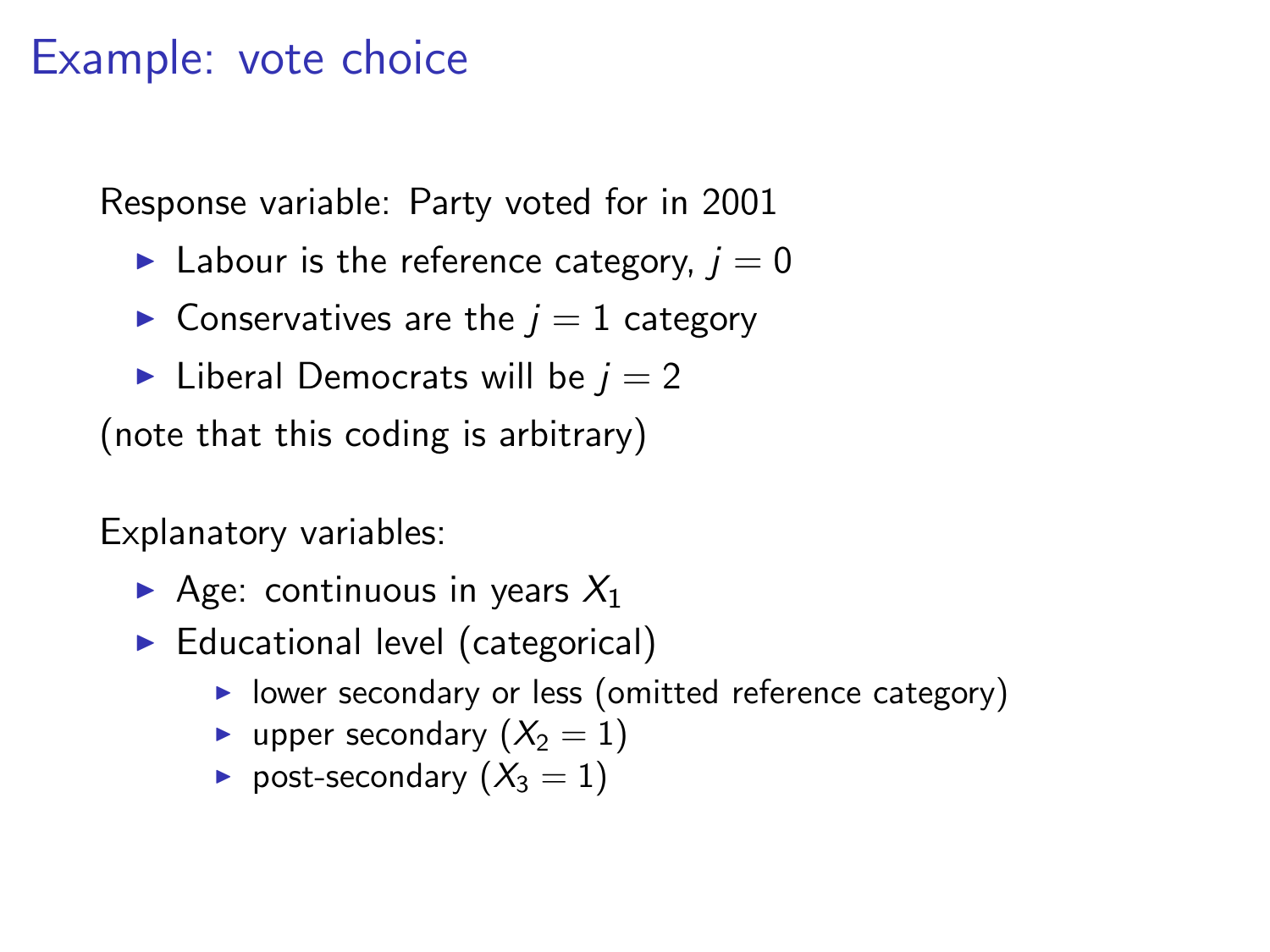If we were to fit binary logistic models

One model for the log odds of voting Convervative v. Labour:

$$
\log\left(\frac{\pi_i^{(1)}}{\pi_i^{(0)}}\right) = \alpha^{(1)} + \beta_1^{(1)}X_{1i} + \beta_2^{(1)}X_{2i} + \beta_3^{(1)}X_{3i}
$$

A second model for the log odds of voting Lib Dem v. Labour:

$$
\log\left(\frac{\pi_i^{(2)}}{\pi_i^{(0)}}\right) = \alpha^{(2)} + \beta_1^{(2)}X_{1i} + \beta_2^{(2)}X_{2i} + \beta_3^{(2)}X_{3i}
$$

$$
\log\left(\frac{\pi_i^{(LD)}}{\pi_i^{(Lab)}}\right) = \alpha^{(LD)} + \beta_1^{(LD)} \text{age}_i + \beta_2^{(LD)} \text{upper\_sec}_i + \beta_3^{(LD)} \text{post\_sec}_i
$$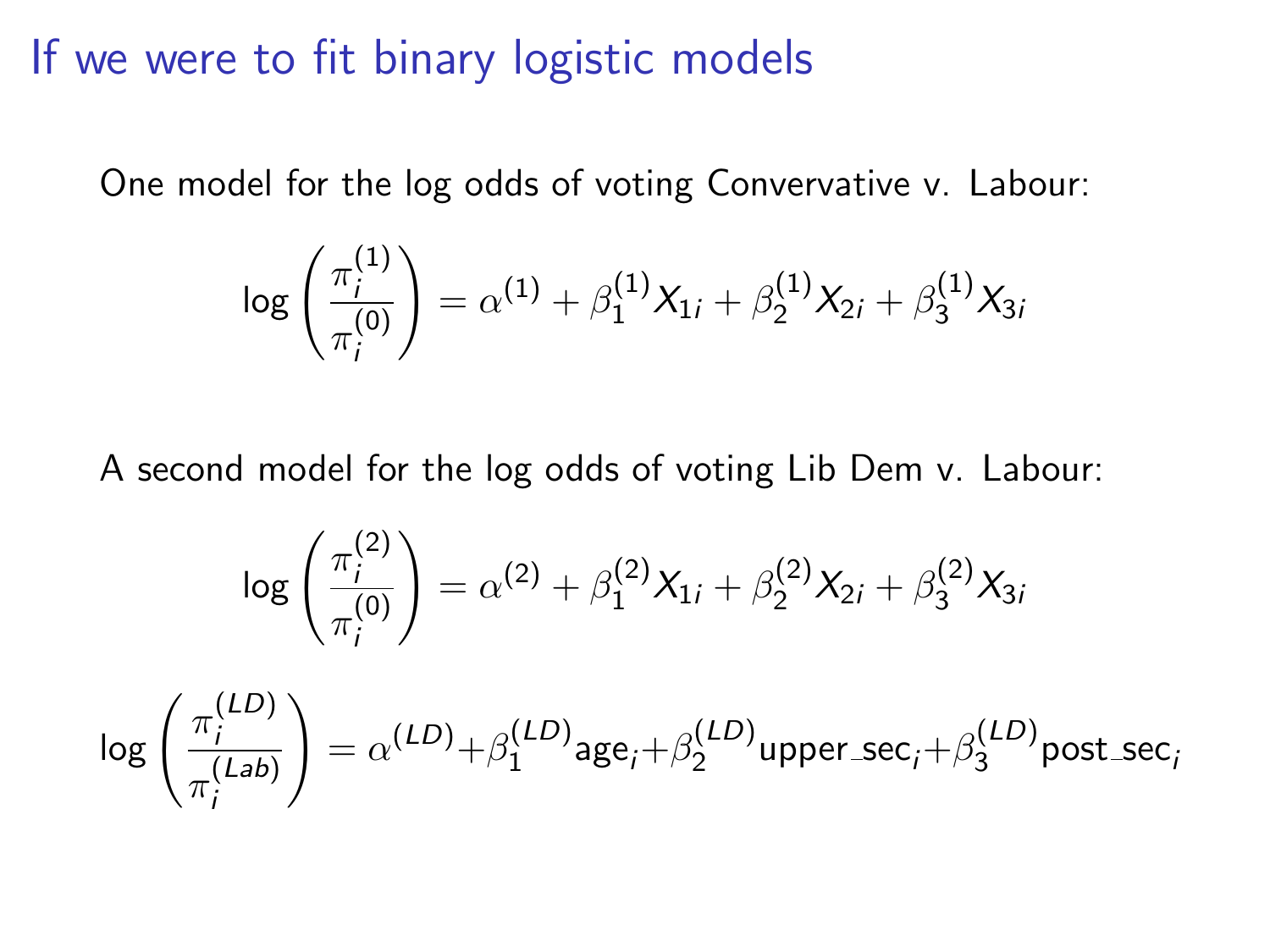#### Estimates of this model

#### **Parameter Estimates**

|                    |                  |                |            |        |    |                |        | 95% Confidence | Interval for Exp(B) |
|--------------------|------------------|----------------|------------|--------|----|----------------|--------|----------------|---------------------|
|                    |                  |                |            |        |    |                |        | Lower          | Upper               |
| party <sup>a</sup> |                  | B.             | Std. Error | Wald   | df | Sig.           | Exp(B) | Bound          | Bound               |
| Conservative       | Intercept        | $-1.861$       | .265       | 49.147 |    | .000           |        |                |                     |
|                    | age              | .021           | .004       | 24.804 |    | .000           | 1.021  | 1.013          | 1.029               |
|                    | [educ=post sec]  | .638           | .151       | 17,807 |    | .000           | 1.892  | 1.407          | 2.544               |
|                    | [educ=upper sec] | .474           | .225       | 4.422  |    | .035           | 1.606  | 1.033          | 2.499               |
|                    | [educ=lower sec] | 0 <sub>p</sub> |            |        | 0  | $\cdot$        |        |                |                     |
| Liberal Democrat   | Intercept        | $-1.809$       | .316       | 32.796 |    | .000           |        |                |                     |
|                    | age              | .005           | .005       | 1.044  |    | .307           | 1.005  | .995           | 1.015               |
|                    | [educ=post sec]  | 1.026          | .181       | 32.031 |    | .000           | 2.791  | 1.956          | 3.982               |
|                    | [educ=upper sec] | .746           | .263       | 8.068  |    | .005           | 2.108  | 1.260          | 3.527               |
|                    | [educ=lower sec] | 0 <sup>b</sup> |            |        | 0  | $\blacksquare$ |        |                |                     |

a. The reference category is: Labour.

b. This parameter is set to zero because it is redundant.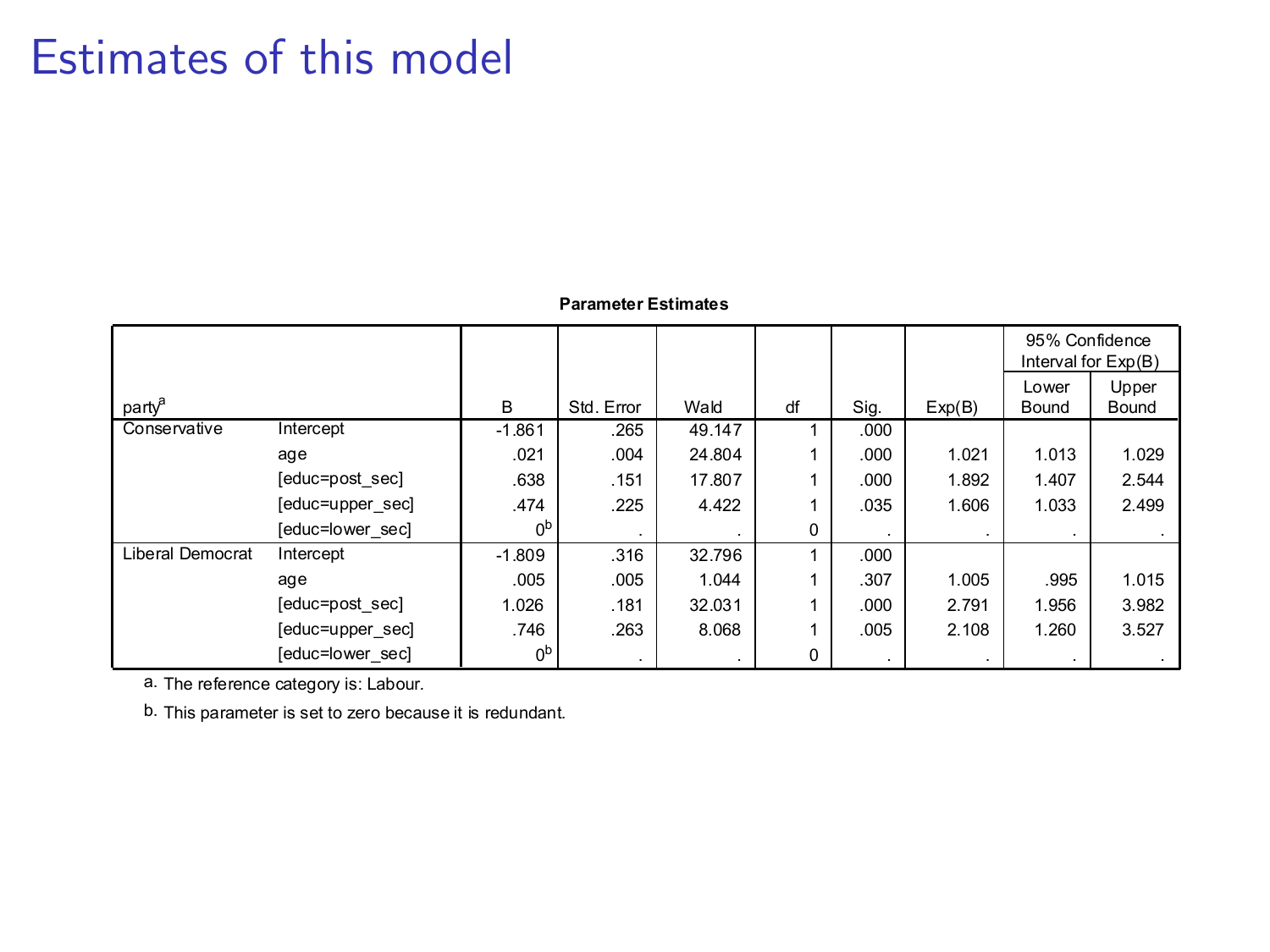# Interpreting  $\hat{\beta}$ : continuous X

**Parameter Estimates**

| party                   |                  | R        | Exp(B) |
|-------------------------|------------------|----------|--------|
| Conservative            | Intercept        | $-1.861$ |        |
|                         | age              | .021     | 1.021  |
|                         | [educ=post sec]  | .638     | 1.892  |
|                         | [educ=upper sec] | .474     | 1.606  |
|                         | [educ=lower sec] |          |        |
| <b>Liberal Democrat</b> | Intercept        | $-1.809$ |        |
|                         | age              | .005     | 1.005  |
|                         | [educ=post sec]  | 1.026    | 2.791  |
|                         | [educ=upper sec] | .746     | 2.108  |
|                         | [educ=lower sec] |          |        |

- $\blacktriangleright$  Holding education level constant, a one-year increase in age multiplies the odds of voting Conservative rather than Labour by 1.021, i.e. increases them by 2.1%
- $\triangleright$  A five-year increase in age (controlling for education level) multiplies the odds of voting Conservative rather than Labour by  $\exp(5 * 0.021) = 1.0215 = 1.11$ , i.e. increases them by 11%
- ▶ Holding education level constant, a one-year increase in age multiplies the odds of voting Lib Dem rather than Labour by 1.005, i.e. increases them by 0.5%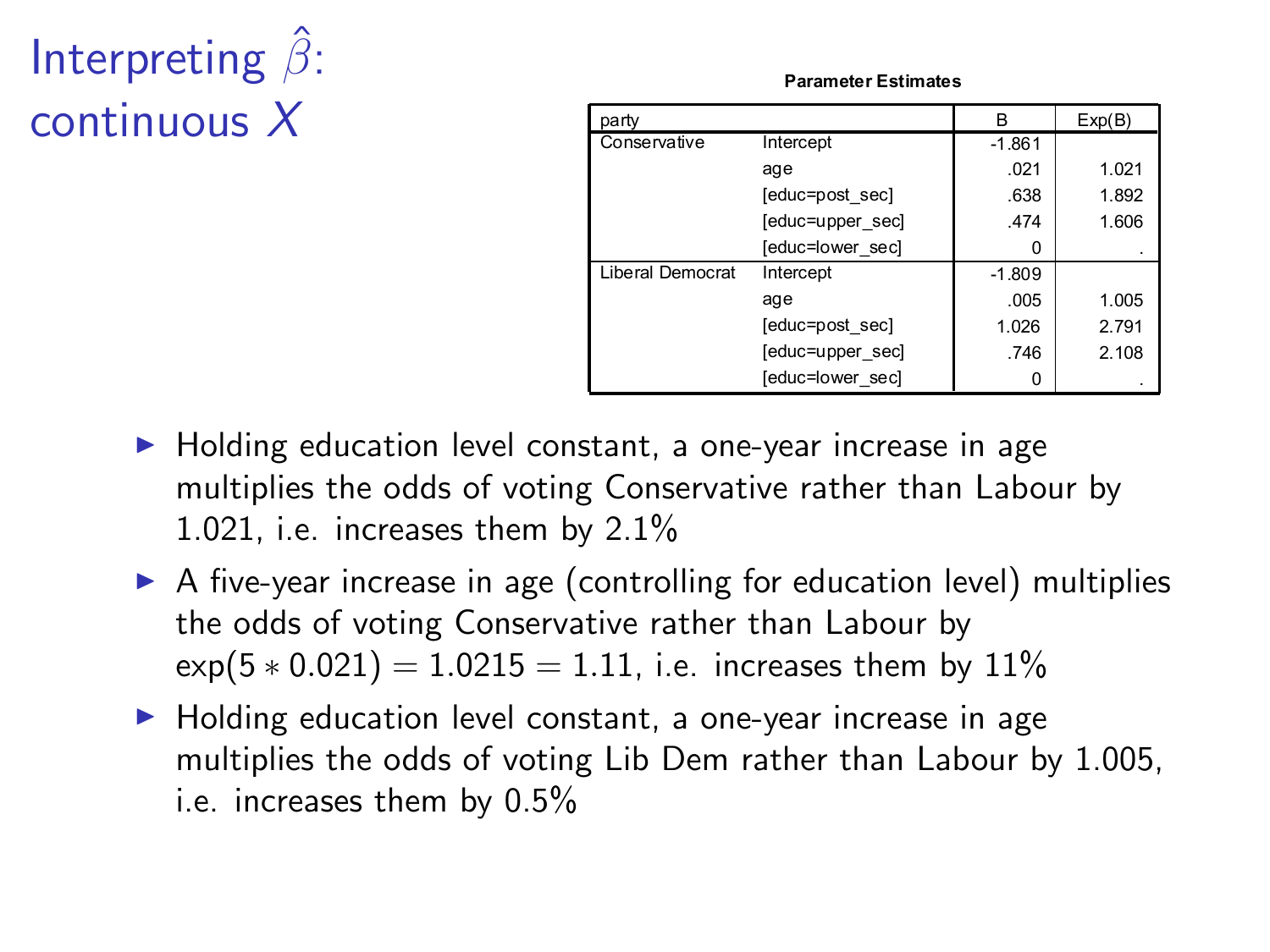# Interpreting  $\hat{\beta}$ : categorical X

**Parameter Estimates**

| party                   |                  | R        | Exp(B) |
|-------------------------|------------------|----------|--------|
| Conservative            | Intercept        | $-1.861$ |        |
|                         | age              | .021     | 1.021  |
|                         | [educ=post sec]  | .638     | 1.892  |
|                         | [educ=upper sec] | .474     | 1.606  |
|                         | [educ=lower sec] |          |        |
| <b>Liberal Democrat</b> | Intercept        | $-1.809$ |        |
|                         | age              | .005     | 1.005  |
|                         | [educ=post sec]  | 1.026    | 2.791  |
|                         | [educ=upper sec] | .746     | 2.108  |
|                         | [educ=lower sec] |          |        |

- $\blacktriangleright$  Holding age constant, the odds for someone with post-secondary education of voting Conservative rather than Labour are 1.892 times (89.2% higher than) the odds for someone with lower secondary or less education
- $\blacktriangleright$  Holding age constant, the odds for someone with upper secondary education of voting Conservative rather than Labour are 1.606 times (60.6% higher than) the odds for someone with lower secondary or less education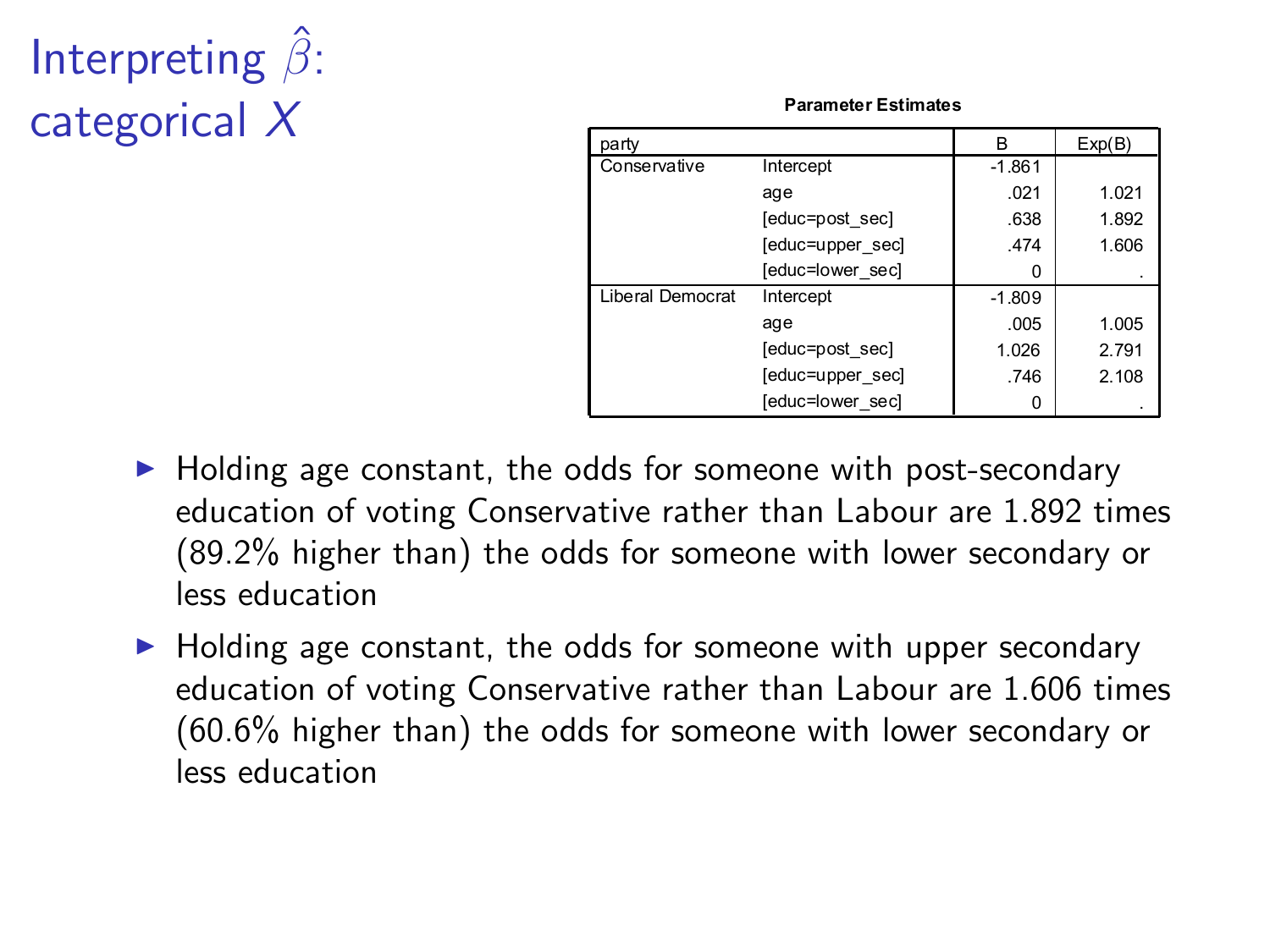# Interpreting  $\hat{\beta}$ : categorical X

**Parameter Estimates**

| party                   |                  | R        | Exp(B) |
|-------------------------|------------------|----------|--------|
| Conservative            | Intercept        | $-1.861$ |        |
|                         | age              | .021     | 1.021  |
|                         | [educ=post sec]  | .638     | 1.892  |
|                         | [educ=upper sec] | .474     | 1.606  |
|                         | [educ=lower sec] | o        |        |
| <b>Liberal Democrat</b> | Intercept        | $-1.809$ |        |
|                         | age              | .005     | 1.005  |
|                         | [educ=post sec]  | 1.026    | 2.791  |
|                         | [educ=upper sec] | .746     | 2.108  |
|                         | [educ=lower sec] |          |        |

- $\blacktriangleright$  Holding age constant, the odds for someone with post-secondary education of voting Lib Dem rather than Labour are 2.791 times (179.1% higher than) the odds for someone with lower secondary or less education
- $\blacktriangleright$  Holding age constant, the odds for someone with upper secondary education of voting Lib Dem rather than Labour are 2.108 times (110.8% higher than) the odds for someone with lower secondary or less education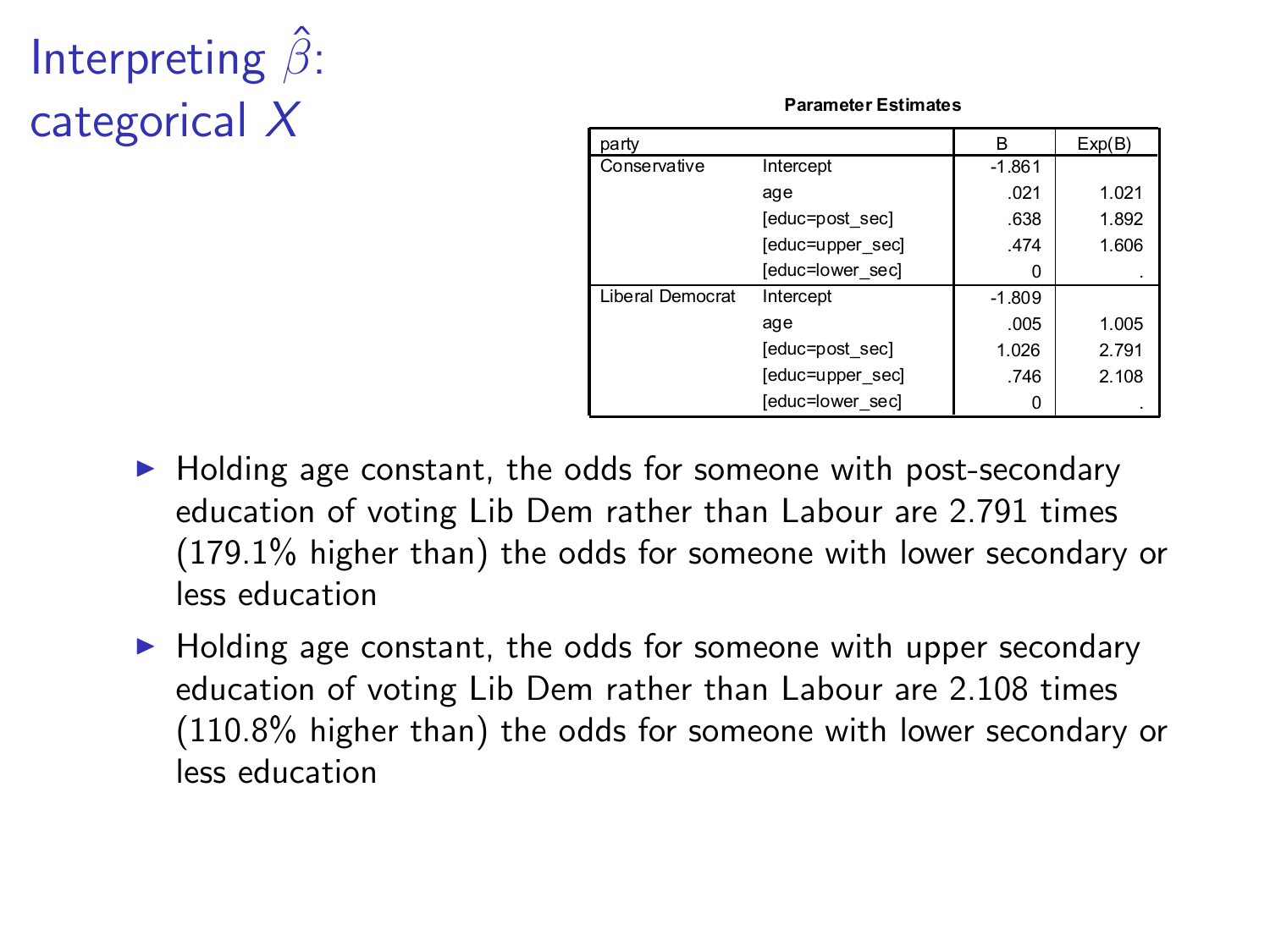Interpreting  $\hat{\beta}$  between non-reference categories of  $X$ 

| party                   |                  | в        | Exp(B) |
|-------------------------|------------------|----------|--------|
| Conservative            | Intercept        | $-1.861$ |        |
|                         | age              | .021     | 1.021  |
|                         | [educ=post sec]  | .638     | 1.892  |
|                         | [educ=upper sec] | .474     | 1.606  |
|                         | [educ=lower sec] | Ω        |        |
| <b>Liberal Democrat</b> | Intercept        | $-1.809$ |        |
|                         | age              | .005     | 1.005  |
|                         | [educ=post sec]  | 1.026    | 2.791  |
|                         | [educ=upper sec] | .746     | 2.108  |
|                         | [educ=lower sec] | 0        |        |

**Parameter Estimates**

 $\blacktriangleright$  Holding age constant, the odds for someone with post-secondary education of voting Conservative rather than Labour are 1.178 times (17.8% higher than) the odds for someone with upper secondary education

Calculation:  $exp(0.638 - 0.474) = exp(0.164)$  or  $1.892/1.606$ 

 $\blacktriangleright$  Holding age constant, the odds for someone with upper secondary education of voting Lib Dem rather than Labour are 0.756 times (24.4% lower than) the odds for someone with post-secondary education

Calculation:  $exp(0.746 - 1.026) = exp(-0.28)$  or 2.108/2.791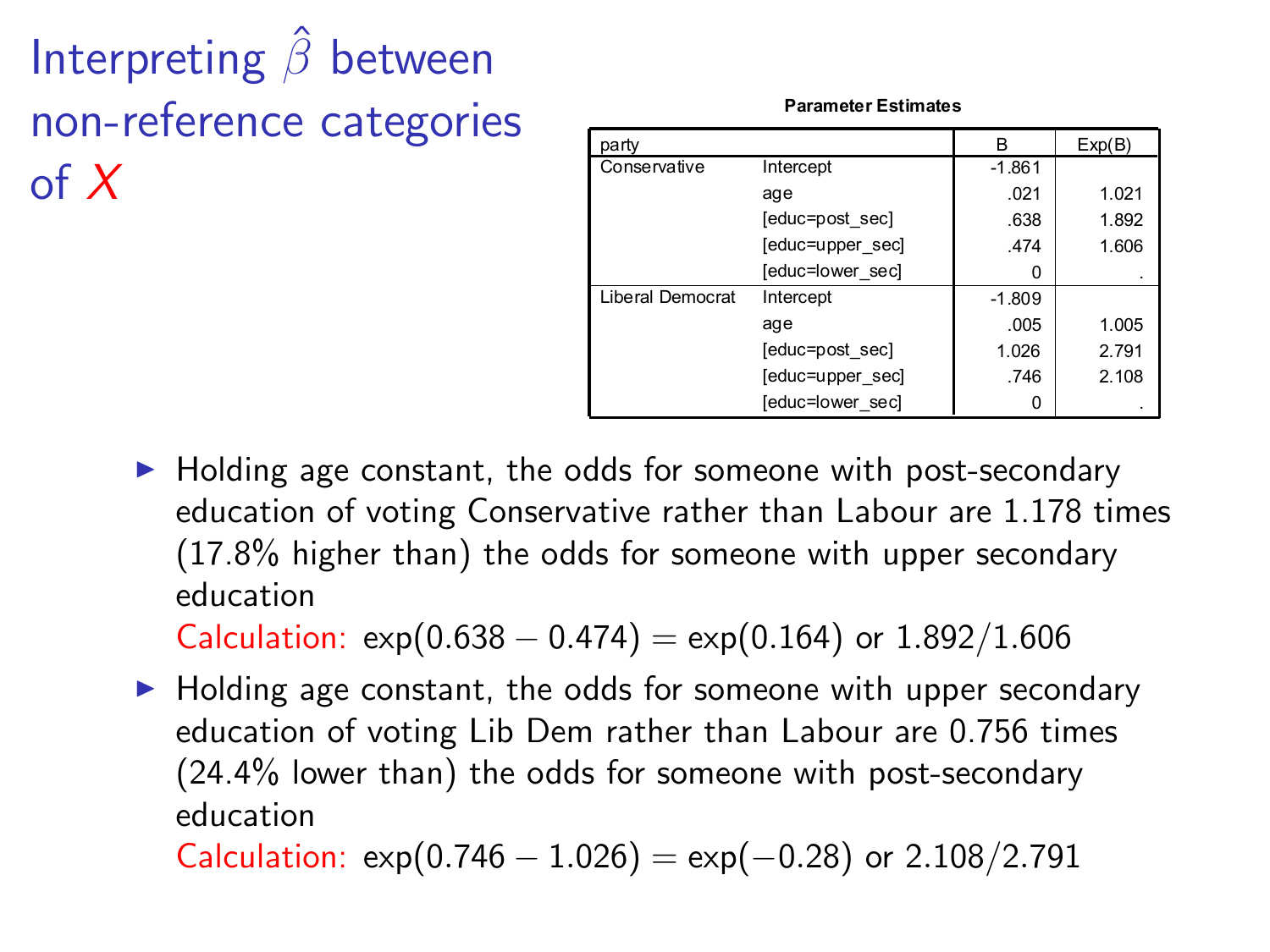Interpreting  $\hat{\beta}$  between non-reference categories of Y

**Parameter Estimates**

| party                   |                  | B        | Exp(B) |
|-------------------------|------------------|----------|--------|
| Conservative            | Intercept        | $-1.861$ |        |
|                         | age              | .021     | 1.021  |
|                         | [educ=post sec]  | .638     | 1.892  |
|                         | [educ=upper sec] | .474     | 1.606  |
|                         | [educ=lower sec] | n        |        |
| <b>Liberal Democrat</b> | Intercept        | $-1.809$ |        |
|                         | age              | .005     | 1.005  |
|                         | [educ=post sec]  | 1.026    | 2.791  |
|                         | [educ=upper sec] | .746     | 2.108  |
|                         | [educ=lower sec] |          |        |

$$
\log\left(\frac{\pi_i^{(j)}}{\pi_i^{(1)}}\right) = (\alpha^{(1)} - \alpha^{(j)}) + (\beta_1^{(j)}\beta_1^{(1)})X_{1i} + \cdots + (\beta_k^{(j)} - \beta_k^{(1)})X_{ki}
$$

for each  $j = 2, \ldots, C - 1$ 

Holding age constant, the odds for someone with post-secondary education of voting Lib Dem rather than Conservative are 1.47 times (47.4% higher than) the odds for someone with lower secondary education

Calculation:  $exp(1.026 - 0.638) = exp(0.388)$  or 2.791/1.892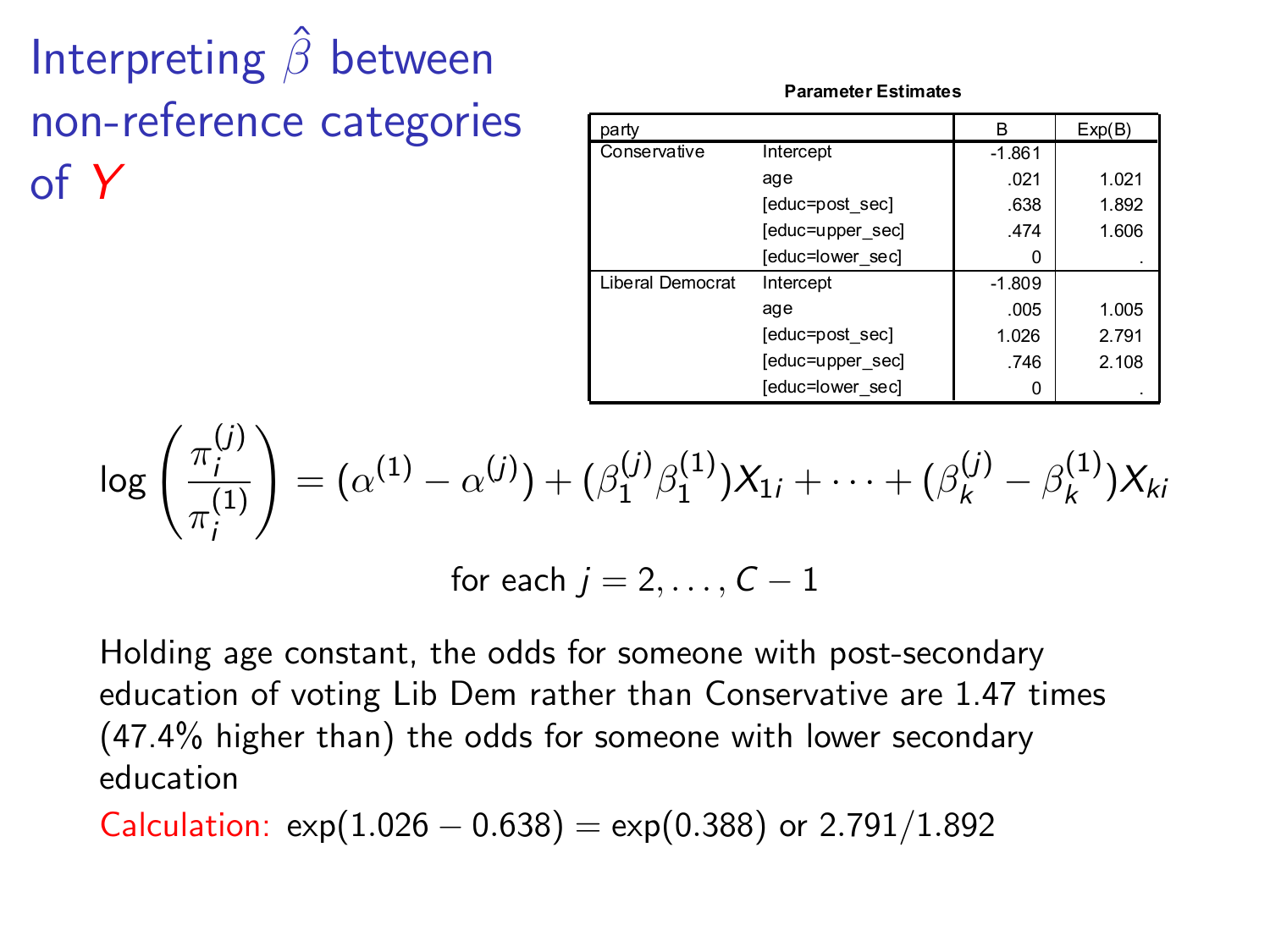#### Computing fitted probabilities

- $\triangleright$  We fit a logit model for each non-reference category *i*
- Execution Let  $L(i) = \log(\pi_i(i)/|\pi_i(0))$  the log odds of a response in category  *rather than the reference category 0*
- $\triangleright$  Probability of response in category *j* can be calculated as

$$
\pi^{(j)} = P(Y = j) = \frac{\exp(L^{(j)})}{1 + \exp(L^{(1)}) + \cdots + \exp(L^{(C-1)})}
$$

 $\triangleright$  Probability of response in category 0 can be calculated as

$$
\pi^{(0)} = P(Y=0) = \frac{1}{1+\exp(L^{(1)})+\cdots+\exp(L^{(C-1)})}
$$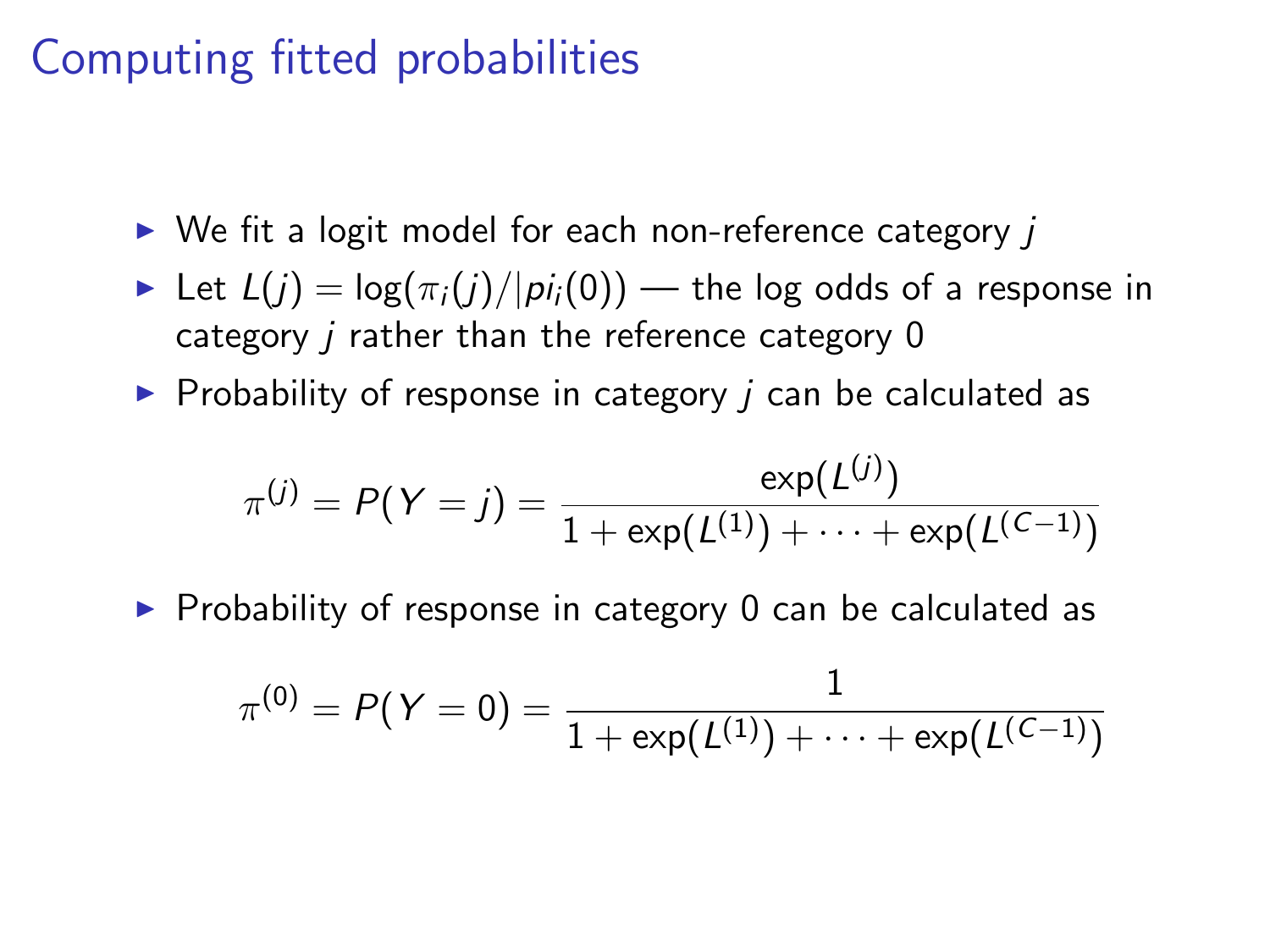#### Fitted probabilities from the example

(with voting Labour as the reference category)

 $\blacktriangleright$  Logit for voting Conservative rather than Labour:

$$
L^{(\text{Cons})} = \log(\pi_i^{(\text{Cons})}/\pi_i^{(\text{Lab})})
$$
  
= -1.861 + 0.021 \* age + 0.474 \* upper/sec + 0.638 \* post\_se

▶ Logit for voting Liberal Democrat rather than Labour:

$$
L^{(\text{Lib})} = \log(\pi_i^{(\text{Lib})}/\pi_i^{(\text{Lab})})
$$
  
= -1.809 + 0.005 \* age + 0.746upper/sec + 1.026 \* post/sec

 $\triangleright$  Estimated logits for (for example), a 55-year old with upper secondary education:

$$
L(Cons) = -1.861 + 0.021 * (55) + 0.474 * (1) + 0.638 * (0) = -0.232
$$
  
\n
$$
L(Lib) = -1.809 + 0.005 * (55) + 0.746 * (1) + 1.026 * (0) = -0.788
$$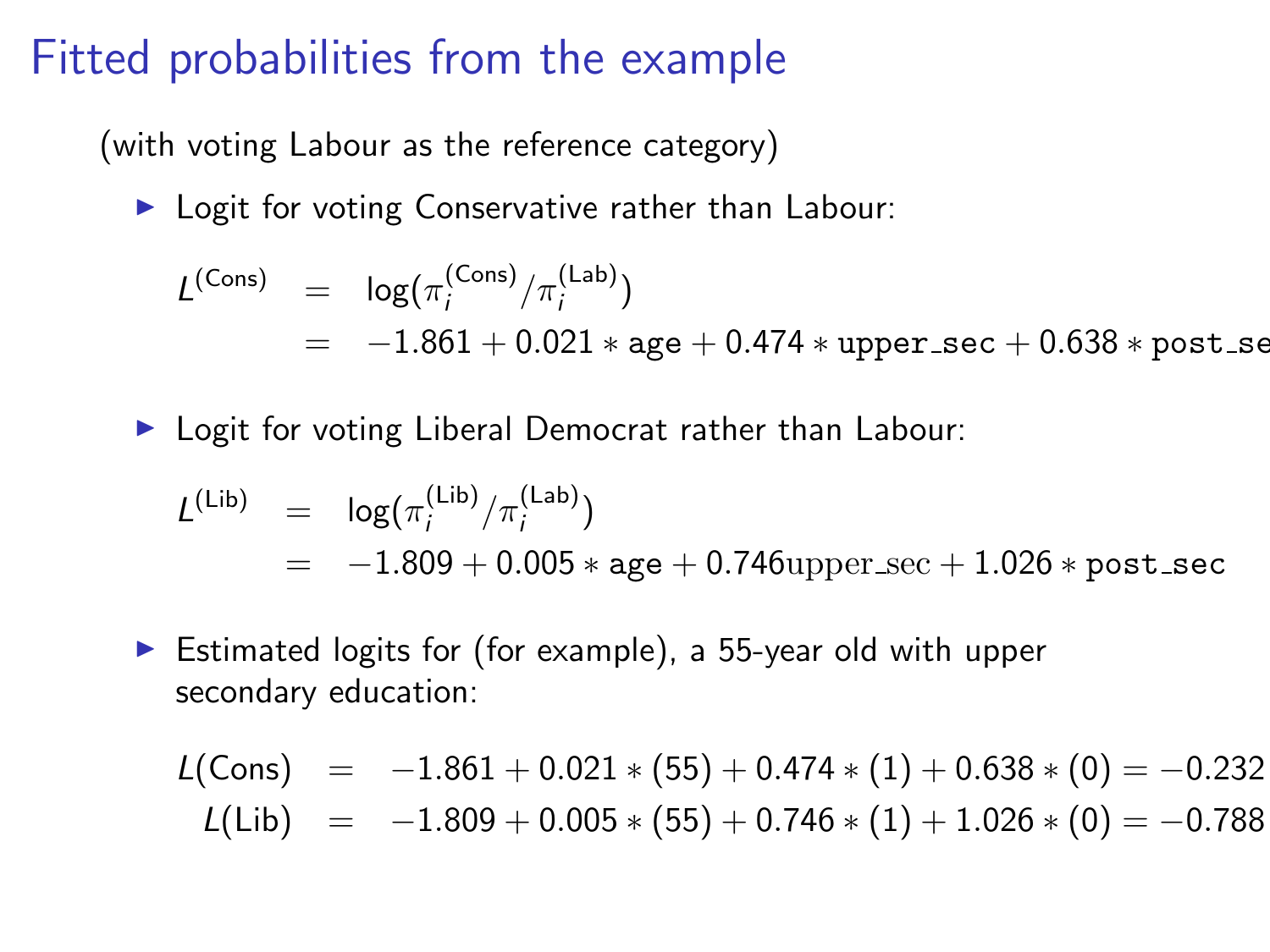#### More fitted probabilities from the example

 $\triangleright$  Probability of 55 year old with upper secondary education voting Conservative:

$$
\hat{\pi}^{\text{(Cons)}} = \frac{\exp(-0.232)}{1 + \exp(-0.232) + \exp(-0.788)} = \frac{0.793}{2.248} = 0.35
$$

 $\triangleright$  Probability of 55 year old with upper secondary education voting Liberal Democrat:

$$
\hat{\pi}^{(\text{Lib})} = \frac{\exp(-0.788)}{1 + \exp(-0.232) + \exp(-0.788)} = \frac{0.455}{2.248} = 0.20
$$

 $\triangleright$  Probability of 55 year old with upper secondary education voting Labour:

$$
\hat{\pi}^{\text{(Lab)}} = \frac{1}{1+\text{exp}(-0.232)+\text{exp}(-0.788)} = \frac{1}{2.248} = 0.44
$$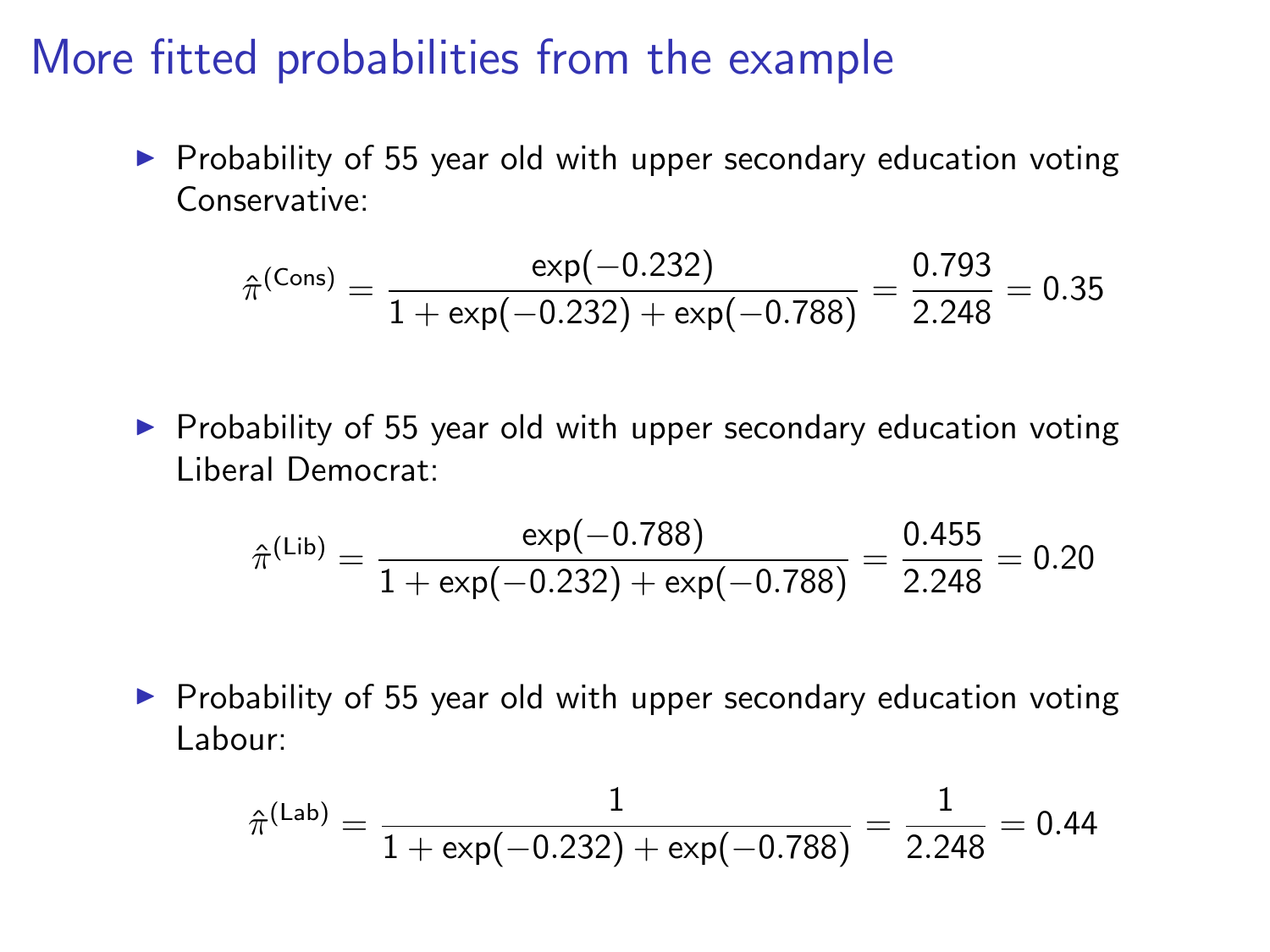for a categorical explanatory variable

Fitted probabilities of party choice given education, with age fixed at 55 years:

|              | Lower<br>secondary | Upper<br>secondary | Post-<br>secondary |
|--------------|--------------------|--------------------|--------------------|
| Conservative | 0.29               | 0.35               | 0.36               |
| Lib Dem      | 0.13               | 0.20               | 0.24               |
| Labour       | 0.59               | 0.44               | 0.39               |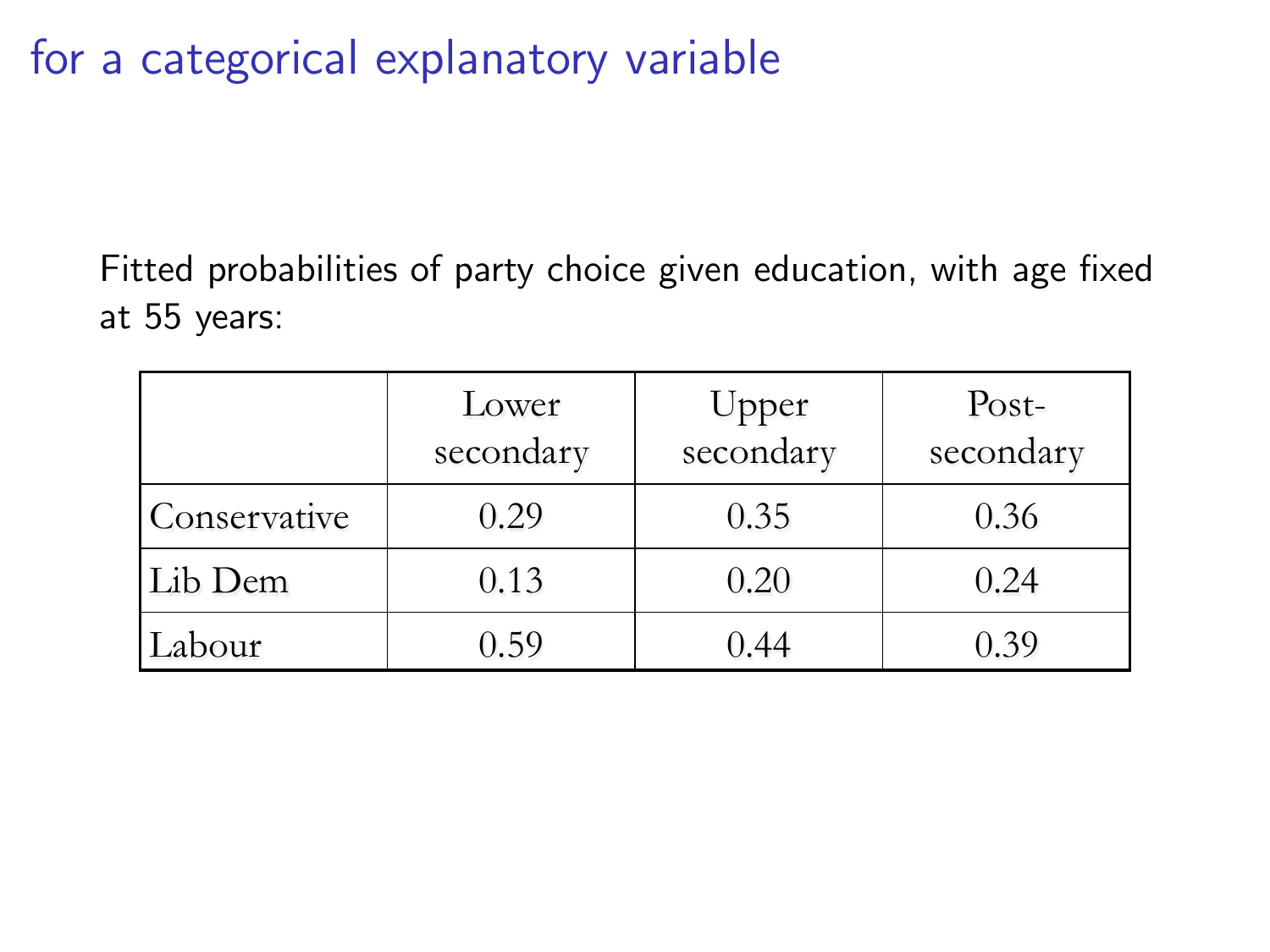#### for a continuous explanatory variable

Fitted probabilities of party choice given age, with education fixed at lower secondary or less:

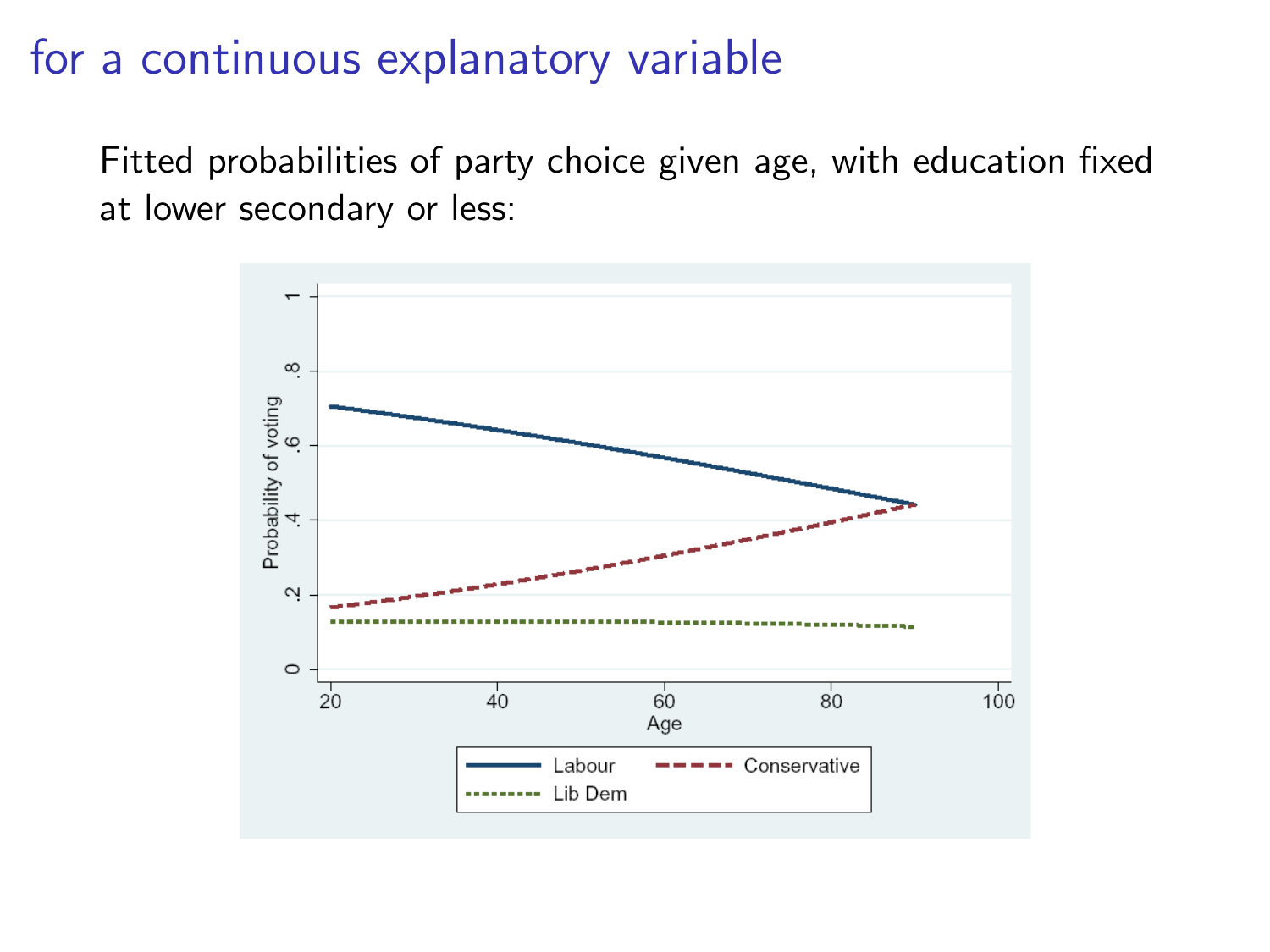#### for all three response categories

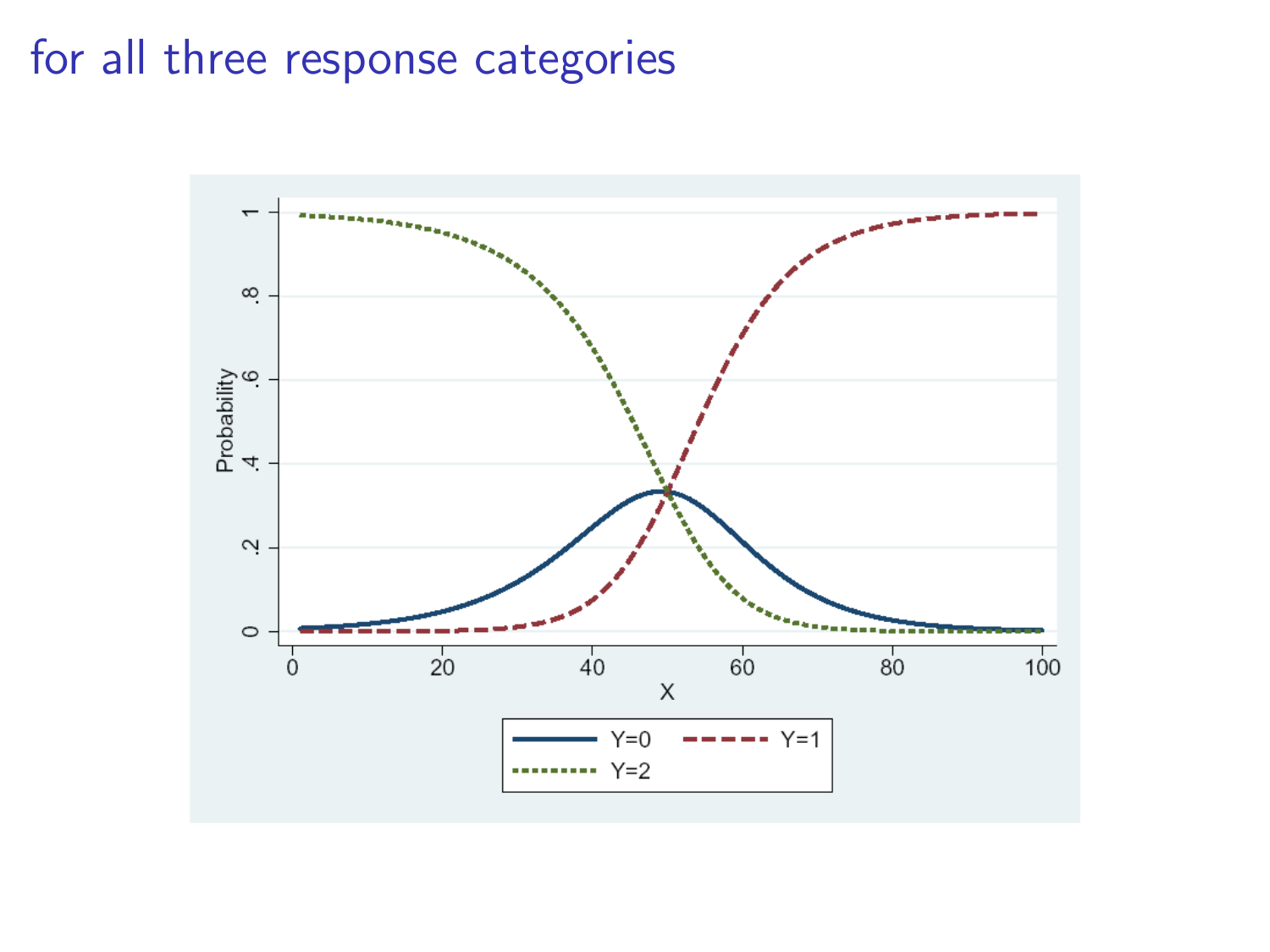## Confidence intervals for  $\hat{\beta}$

- $\blacktriangleright$  These are calculated just as for binomial logits, using  $\pm 1.96\hat{\sigma}_{\hat{\beta}}$
- $\triangleright$  So the 95% confidence interval for an estimated coefficient is:

$$
\hat{\beta}^{(j)} \pm 1.96 \, \hat{\rm se}(\hat{\beta}^{(j)})
$$

 $\triangleright$  and the 95% confidence interval for an odds ratio is:

$$
\left(\exp[\hat{\beta}^{(j)}-1.96\,\hat{\rm se}(\hat{\beta}^{(j)})];\,\exp[\hat{\beta}^{(j)}+1.96\,\hat{\rm se}(\hat{\beta}^{(j)})]\right)
$$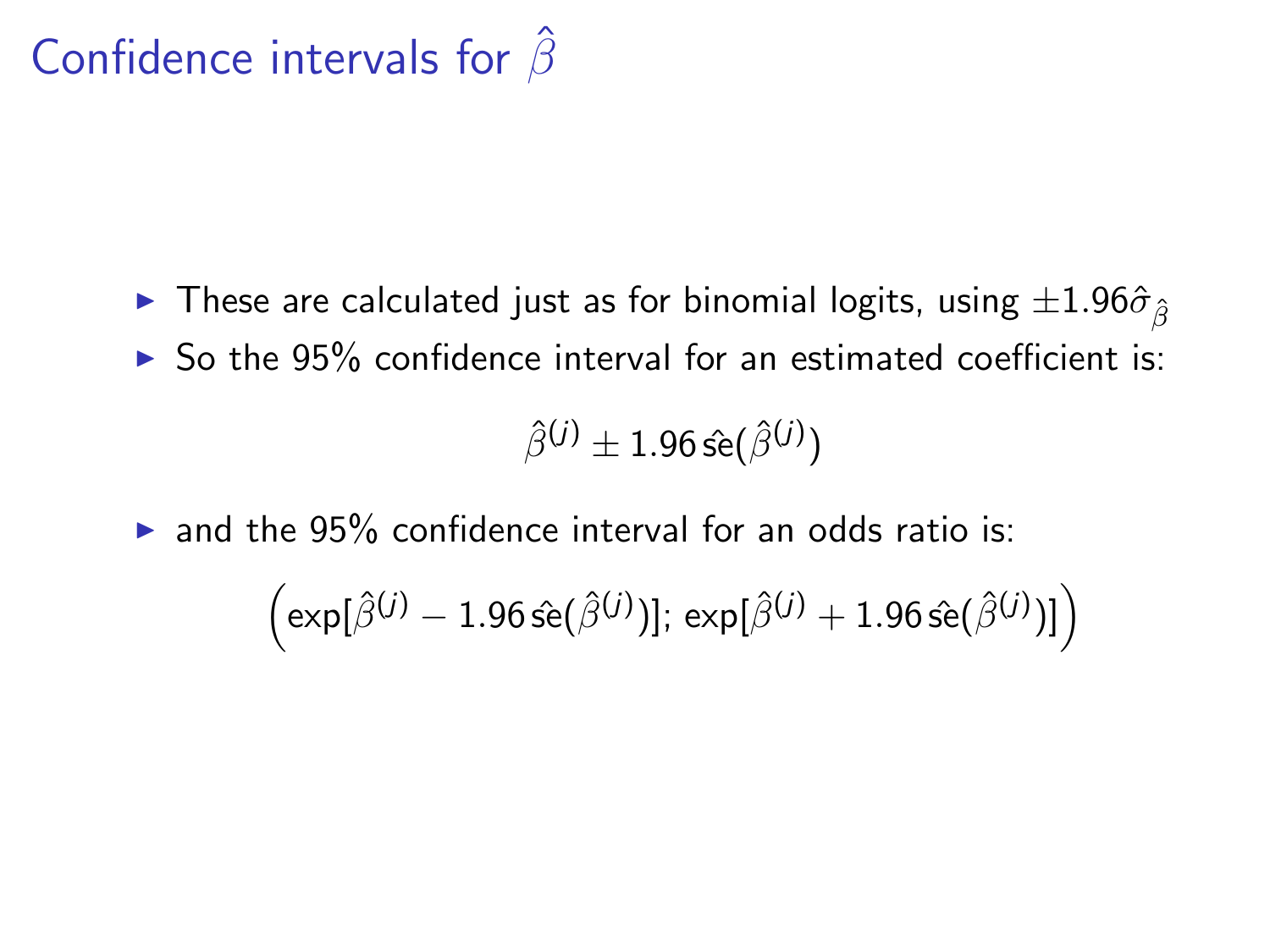## Wald tests for  $\hat{\beta}$

- $\triangleright$  Wald tests are provided in the SPSS output by default
- **I** Here, testing  $H_0$ :  $\beta^{(j)} = 0$ i.e. null hypothesis that a given X has no effect on odds of  $Y = i$  versus  $Y = 0$
- I But we often want to test the null hypothesis that a given  $X$ has no effect on odds of any category of the response variable, e.g.  $H_0: \beta^{(1)} = \beta^{(2)} = \cdots = \beta^{(C-1)} = 0$
- $\triangleright$  We can use likelihood ratio comparison test, in the usual way, to test several coefficients at once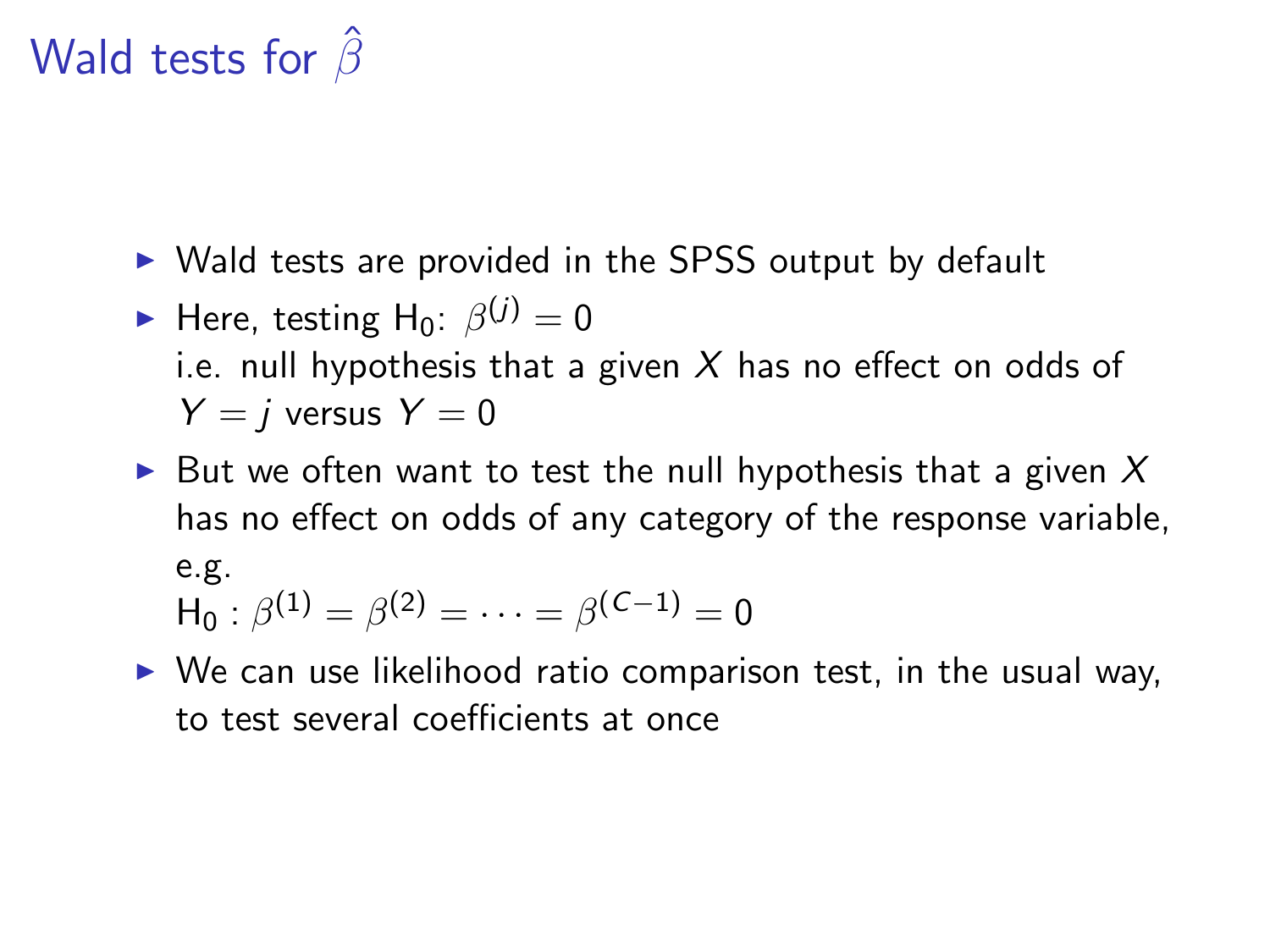#### Likelihood ratio comparison tests

- $\blacktriangleright$  Reminder: we compare two models:
	- $\triangleright$  Model 1 is the simpler, restricted, model, with likelihood  $L_1$
	- $\triangleright$  Model 2 is the more complex, full, model, with likelihood  $L_2$
	- $\triangleright$  Must be nested: so Model 2 is Model 1 with some extra parameters
- $\blacktriangleright$  H<sub>0</sub>: more complex model is no better than simpler one; then  $L_1$  and  $L_2$  will be similar, i.e. difference between them will be small
- $\blacktriangleright$  Likelihood ratio test statistic:

$$
D = 2(\log L_2 - \log L_1) = (-2\log L_1) - (-2\log L_2)
$$

 $\blacktriangleright$  Obtain p-value for tests statistic from  $\chi^2$  distribution with degrees of freedom equal to the difference in the degrees of freedom in the two models (i.e. the number of extra parameters in the larger model)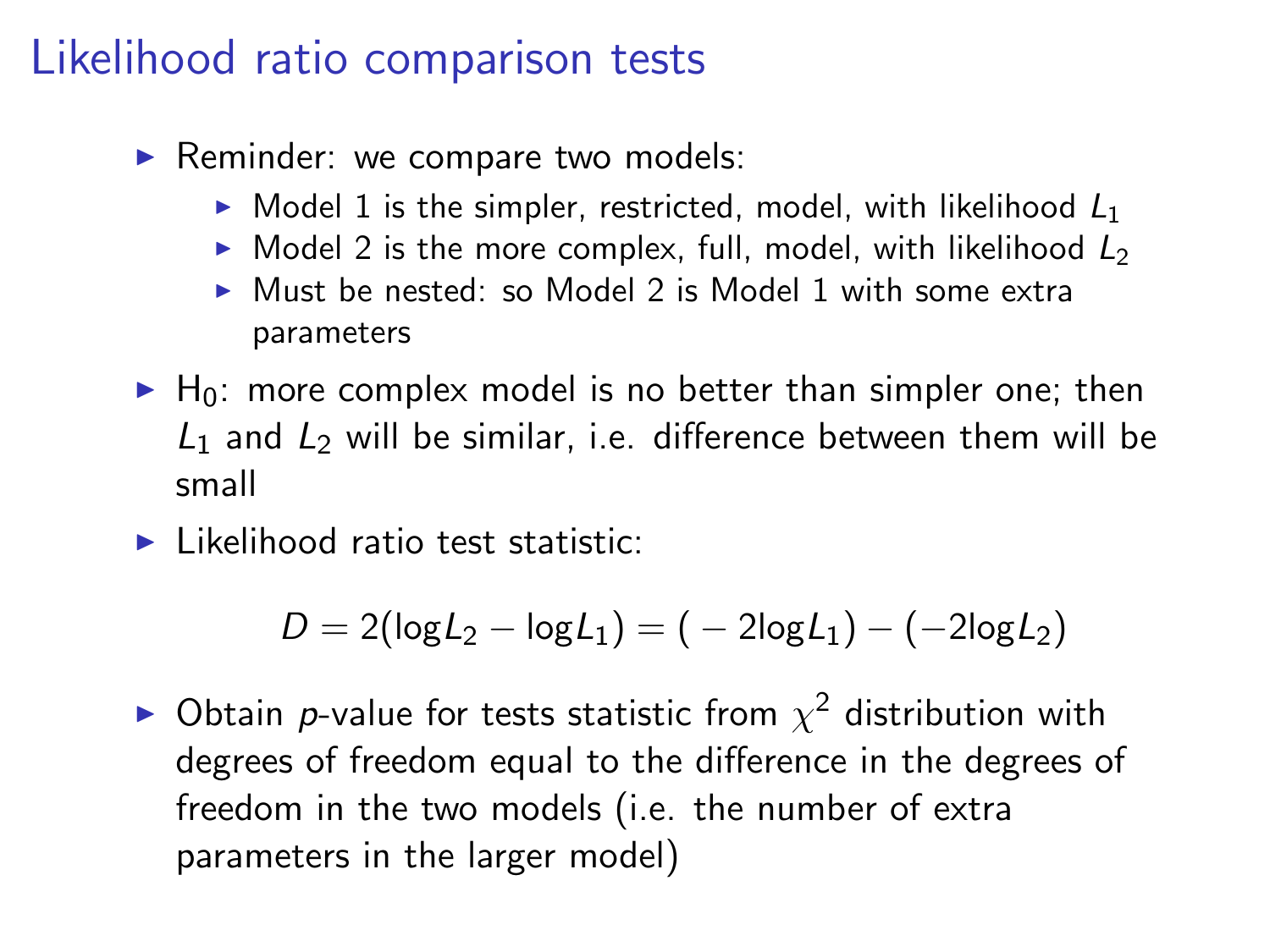#### Likelihood ratio comparison tests: Example

We can test a more restricted model excluding age.

$$
H_0: \beta_{\text{age}}^{(\text{Cons})} = \beta_{\text{age}}^{(\text{Lib})} = 0
$$

 $\blacktriangleright$  -2 log likelihood of Model 1, without age  $= 977.718$ 

- $\blacktriangleright$  -2 log likelihood of Model 2, including age  $= 951.778$
- $\triangleright$  Difference in -2 log likelihoods = 25.940
- $\triangleright$  Difference in degrees of freedom  $= 2$
- P-value for 25.940 on  $\chi^2$  distribution with 2 d.f.  $<$  0.001
- Reject  $H_0$ ; keep age in the model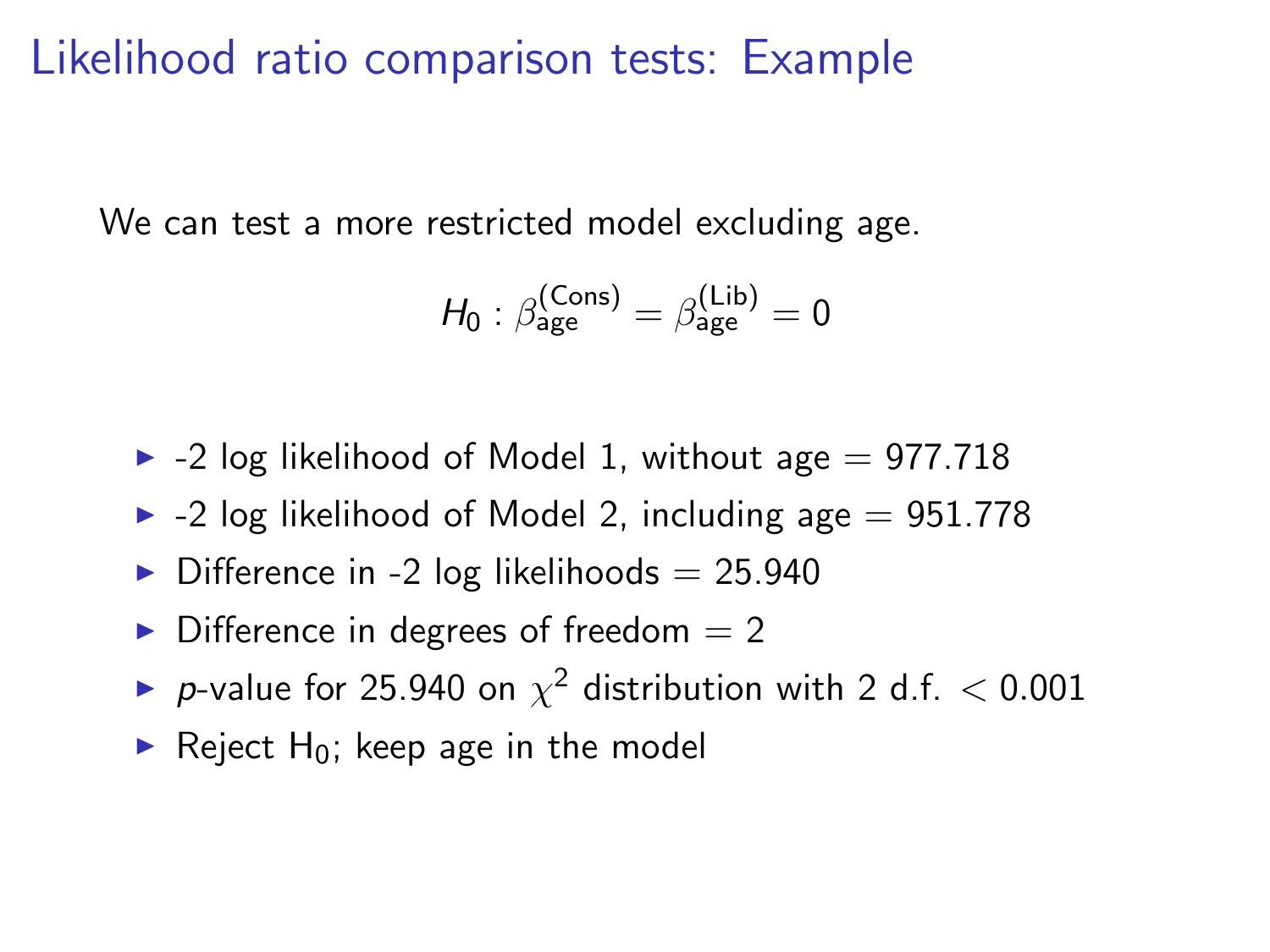#### Likelihood ratio comparison tests: Example

We can test a more restricted model excluding education.

$$
H_0: \beta_{\text{educ2}}^{(\text{Cons})} = \beta_{\text{educ2}}^{(\text{Lib})} = \beta_{\text{educ3}}^{(\text{Cons})} = \beta_{\text{educ3}}^{(\text{Lib})} = 0
$$

- $\blacktriangleright$  -2 log likelihood of Model 1, without education = 992.019
- $\blacktriangleright$  -2 log likelihood of Model 2, including education = 951.778
- $\triangleright$  Difference in -2 log likelihoods = 40.241
- $\triangleright$  Difference in degrees of freedom  $=$  4
- ► p-value for 40.241 on  $\chi^2$  distribution with 4 d.f.  $<$  0.001
- Reject H<sub>0</sub>; keep education in the model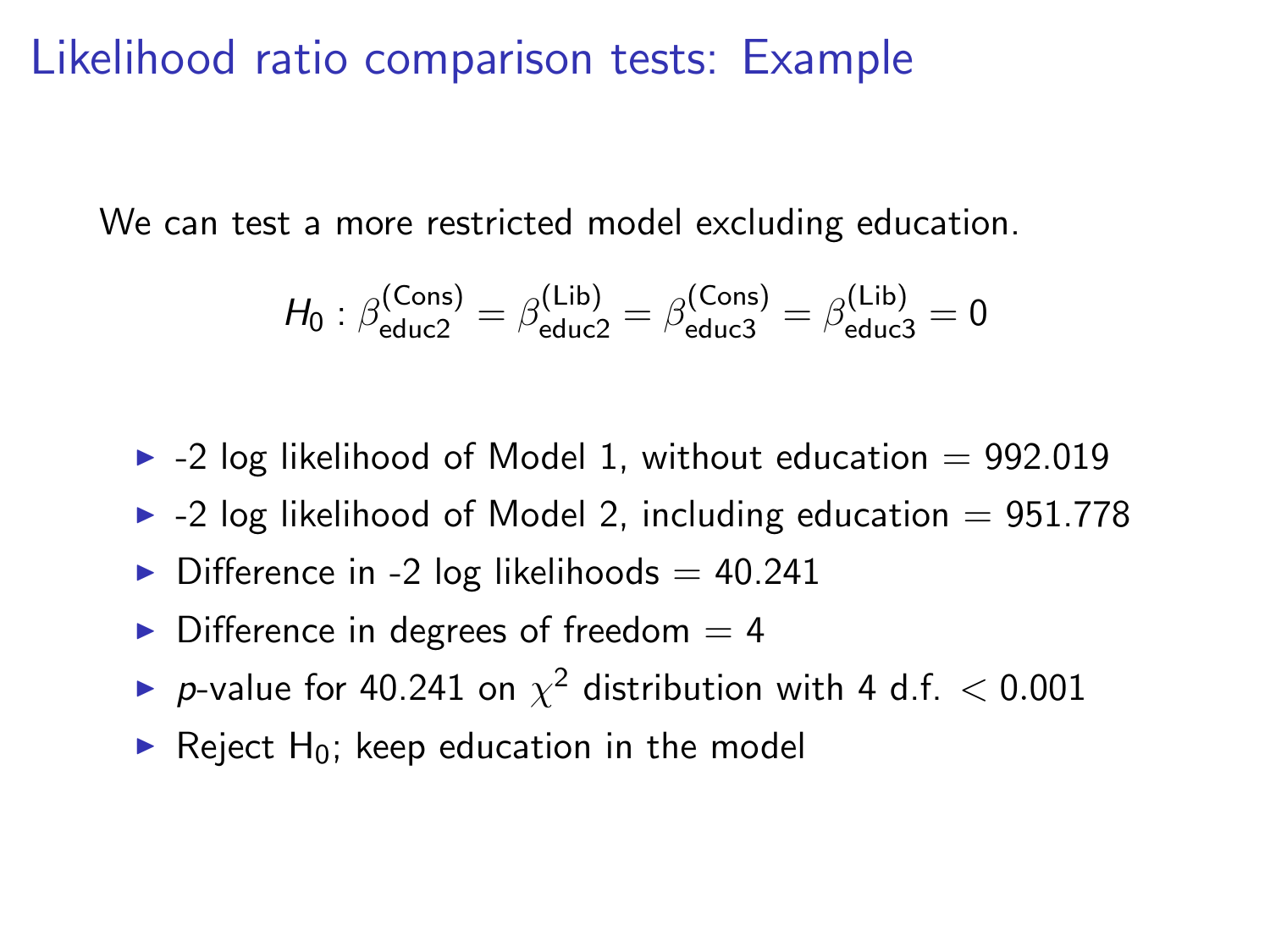#### Ordinal response variables: An example

- ▶ Data from the U.S. General Social Survey in 1977 and 1989
- Response variable Y is the answer to the following item: "A working mother can establish just as warm and secure a relationship with her children as a mother who does not work."
	- $\blacktriangleright$  1=Strongly disagree (SD), 2=Disagree (D), 3=Agree (A) and 4=Strongly agree (SA)
- In this and many other examples, the categories of the response have a natural ordering
- $\triangleright$  A multinomial logistic model can be used here too, but it has the disadvantage of ignoring the ordering
- $\triangleright$  An ordinal logistic model (proportional odds model) does take the ordering into account
- $\triangleright$  This gives a model with fewer parameters to interpret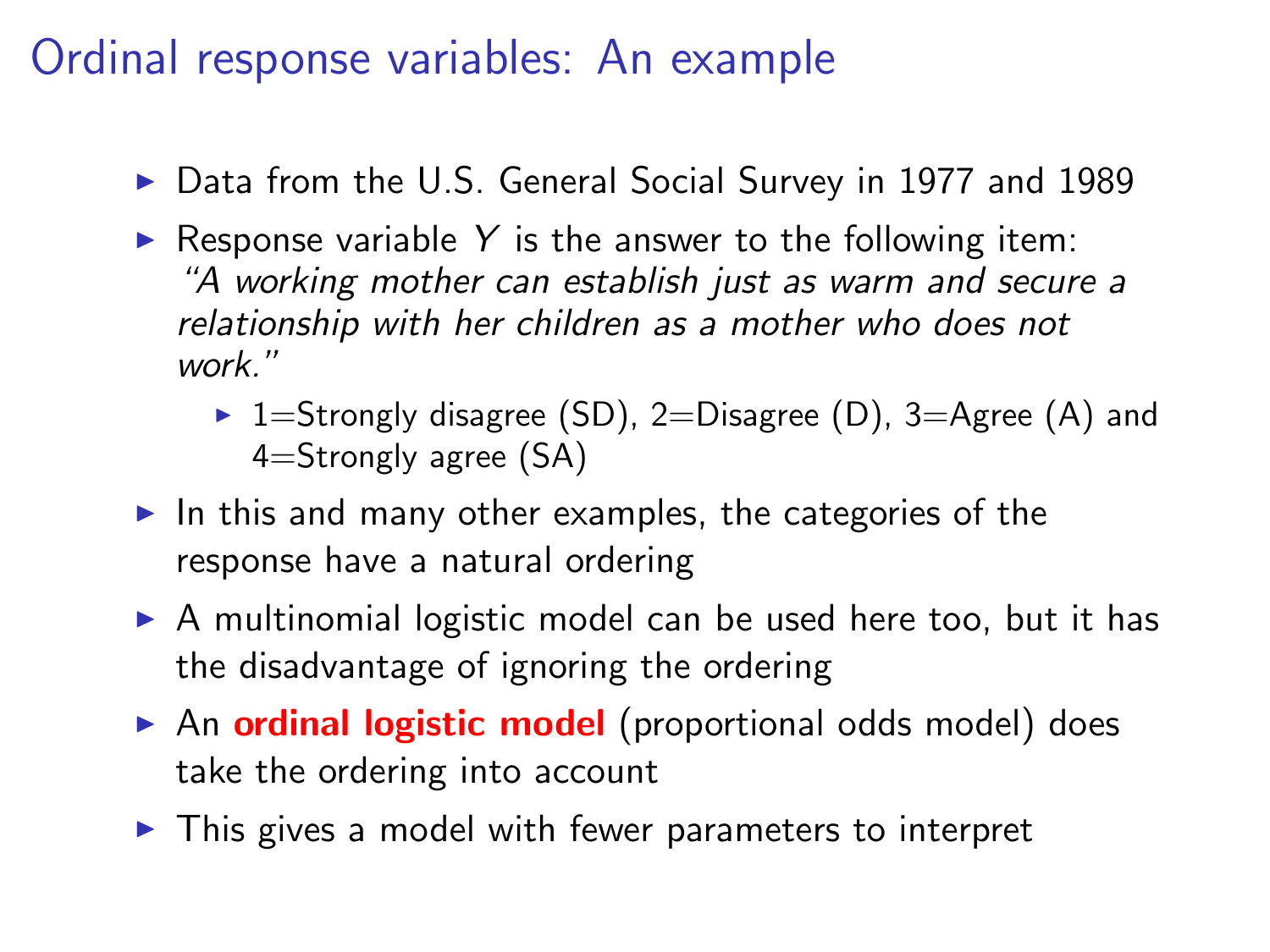#### Cumulative probabilities

 $\triangleright$  Suppose response variable Y has C **ordered** categories  $j = 1, 2, \ldots, C$ , with probabilities

$$
P(Y = j) = \pi^{(j)} \quad \text{for } j = 1, \ldots, C
$$

In multinomial logistic model, we considered the  $C - 1$  ratios

$$
P(Y = j)/P(Y = 1) = \pi^{(j)}/\pi^{(1)}
$$
 for  $j = 2, ..., C$ 

and wrote down a model for each of them

Now we will consider the  $C - 1$  cumulative probabilities

$$
\gamma^{(j)}=P(\text{Y}\leq j)=\pi^{(1)}+\cdots+\pi^{(j)}\quad \ \text{for}\;\;j=1,\ldots,\text{C}-1
$$

and write down a model for each of them

 $\blacktriangleright$  Note that  $\gamma^{(\mathcal{C})} = P(Y \leq \mathcal{C}) = 1$  always, so it need not be modelled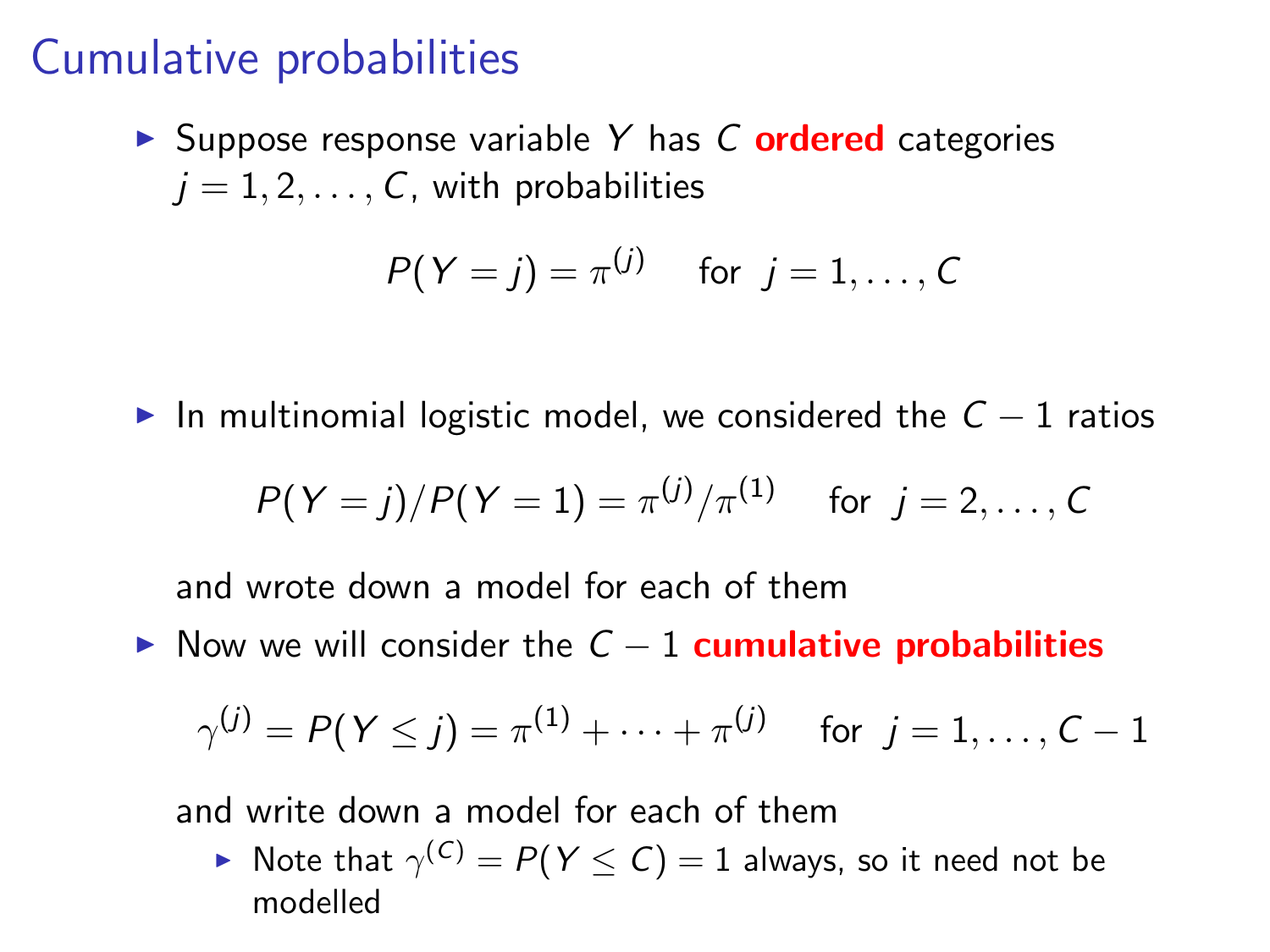#### The ordinal logistic model

 $\blacktriangleright$  Data:  $(Y_i, X_{1i}, \ldots, X_{ki})$  for observations  $i = 1, \ldots, n$ , where

 $\triangleright$  Y is a response variable with C ordered categories  $j=1,\ldots,C$ , and probabilities  $\pi^{(j)}=P(\,Y=j)$ 

- $X_1, \ldots, X_k$  are k explanatory variables
- $\triangleright$  Observations  $Y_i$  are statistically independent of each other
- $\blacktriangleright$  The following holds for  $\gamma_i^{(j)} = P(Y_i \leq j)$  for each unit  $i$  and each category  $j = 1, \ldots, C - 1$ :

$$
\log\left(\frac{\gamma_i^{(j)}}{1-\gamma_i^{(j)}}\right)=\log\left(\frac{P(Y_i\leq j)}{P(Y_i>j)}\right)=\alpha^{(j)}-(\beta_1X_{1i}+\cdots+\beta_kX_{ki})
$$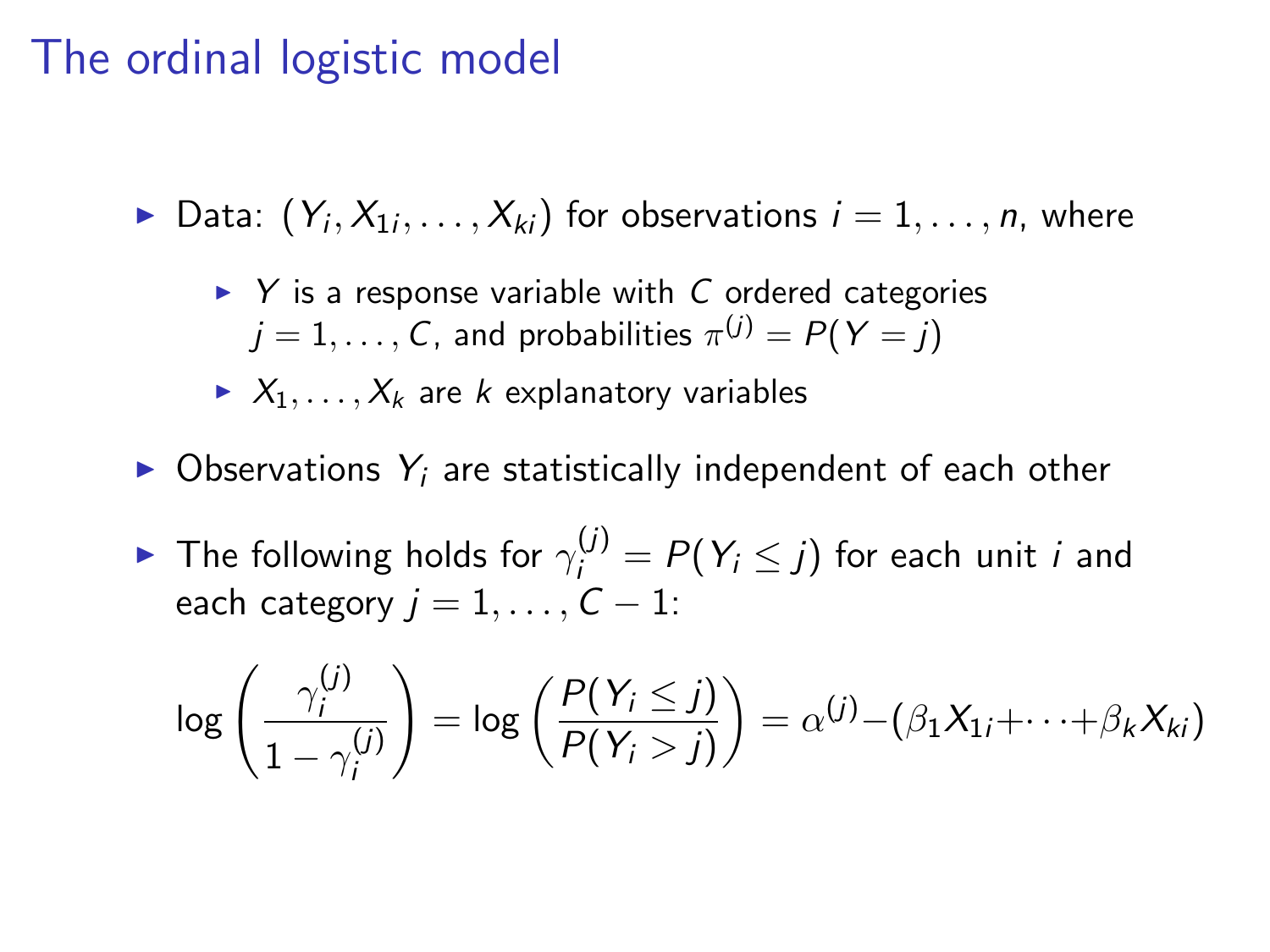### The ordinal logistic model

- $\triangleright$  In other words, the ordinal logistic model considers a set of dichotomies, one for each possible cut-off of the response categories into two sets, of "high" and "low" responses
- $\triangleright$  This is meaningful only if the categories of Y do have an ordering
- $\blacktriangleright$  In our example, these cut-offs are
	- $\triangleright$  Strongly disagree vs. (Disagree, Agree, or Strongly agree), i.e. SD vs. (D, A, or SA)
	- $\triangleright$  (SD or D) vs. (A or SA)
	- $\triangleright$  (SD, D, or SA) vs. SA
- $\triangleright$  A binary logistic model is then defined for the log-odds of each of these cuts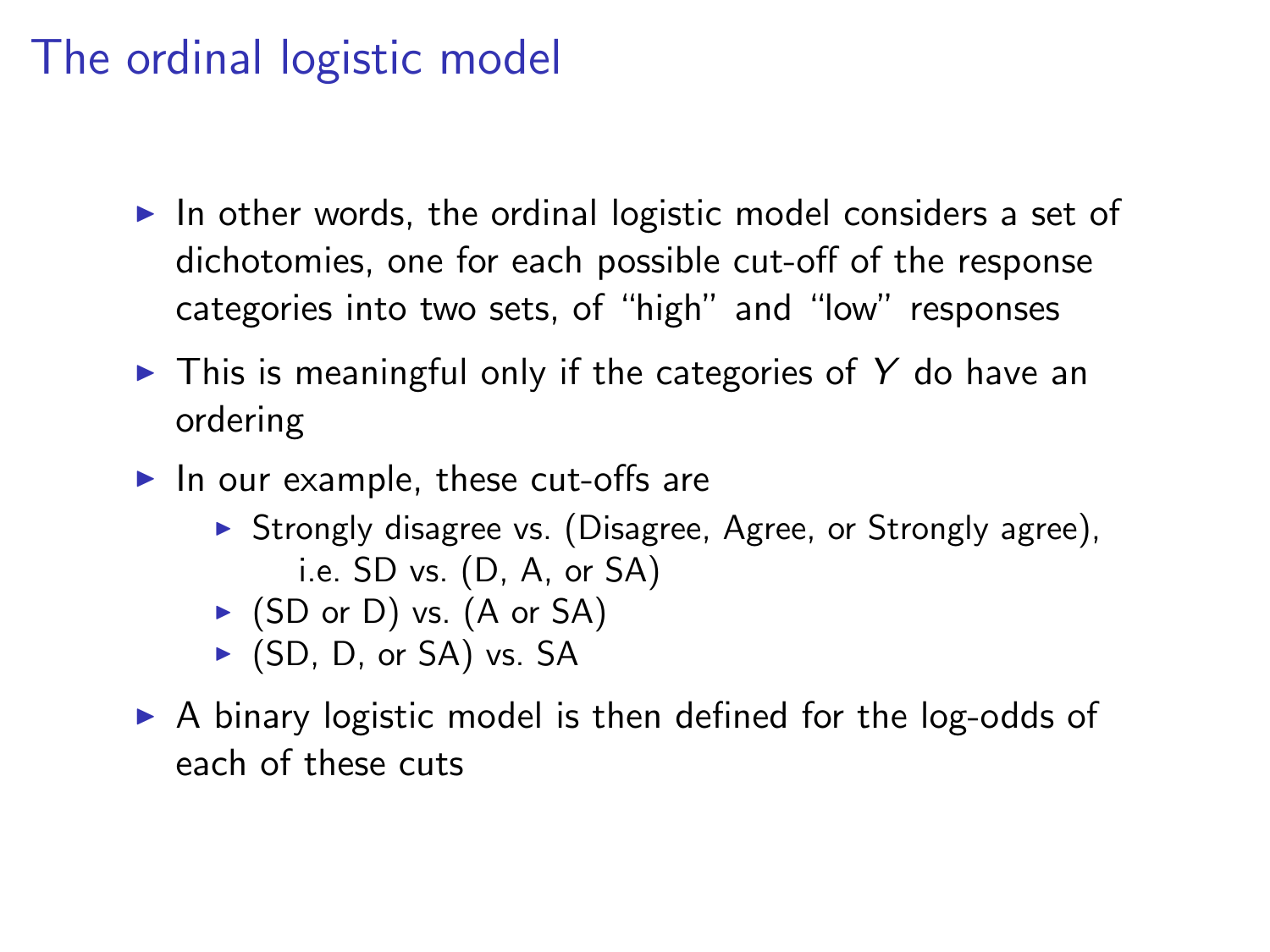#### Parameters of the model

The model for the cumulative probabilities is

$$
\gamma^{(j)} = P(Y \leq j) = \frac{\exp[\alpha^{(j)} - (\beta_1 X_1 + \dots + \beta_k X_k)]}{1 + \exp[\alpha^{(j)} - (\beta_1 X_1 + \dots + \beta_k X_k)]}
$$

The intercept terms must be  $\alpha^{(1)}<\alpha^{(2)}<\cdots<\alpha^{(\mathcal{C}-1)},$  to guarantee that  $\gamma^{(1)}<\gamma^{(2)}<\cdots<\gamma^{(\mathcal{C}-1)}$ 

 $\beta_1, \beta_2, \ldots, \beta_k$  are the same for each value of j

- $\triangleright$  There is thus only one set of regression coefficients, not  $C 1$ as in a multinomial logistic model
- ► The curves for  $\gamma^{(1)}, \ldots, \gamma^{(\mathcal{C}-1)}$  are "parallel" as seen below
- $\triangleright$  This is the assumption of "proportional odds". The ordinal logistic model is also known as the **proportional odds model**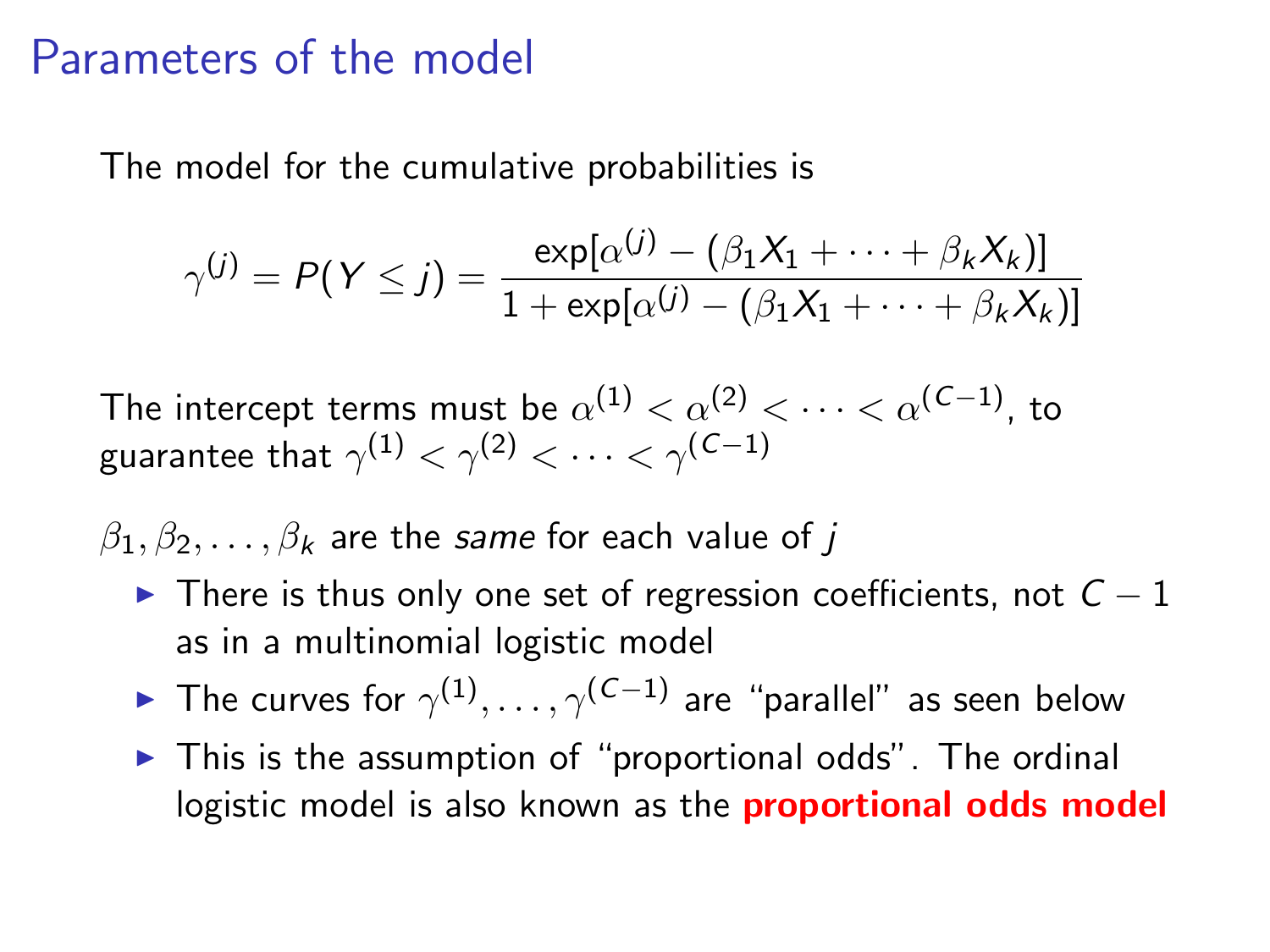#### Probabilities from the model

The probabilities of individual categories are

$$
P(Y = 1) = \gamma^{(1)} = \frac{\exp[\alpha^{(1)} - (\beta_1 X_1 + \dots + \beta_k X_k)]}{1 + \exp[\alpha^{(1)} - (\beta_1 X_1 + \dots + \beta_k X_k)]}
$$
  
\n
$$
P(Y = j) = \gamma^{(j)} - \gamma^{(j-1)} = \frac{\exp[\alpha^{(j)} - (\beta_1 X_1 + \dots + \beta_k X_k)]}{1 + \exp[\alpha^{(j)} - (\beta_1 X_1 + \dots + \beta_k X_k)]}
$$
  
\n
$$
- \frac{\exp[\alpha^{(j-1)} - (\beta_1 X_1 + \dots + \beta_k X_k)]}{1 + \exp[\alpha^{(j-1)} - (\beta_1 X_1 + \dots + \beta_k X_k)]}
$$

for 
$$
j = 2, ..., C - 1
$$
, and  
\n
$$
P(Y = C) = 1 - \gamma^{(C-1)} = 1 - \frac{\exp[\alpha^{(C-1)} - (\beta_1 X_1 + ... + \beta_k X_k)]}{1 + \exp[\alpha^{(C-1)} - (\beta_1 X_1 + ... + \beta_k X_k)]}
$$

Illustrated below with plots for a case with  $C = 4$  categories.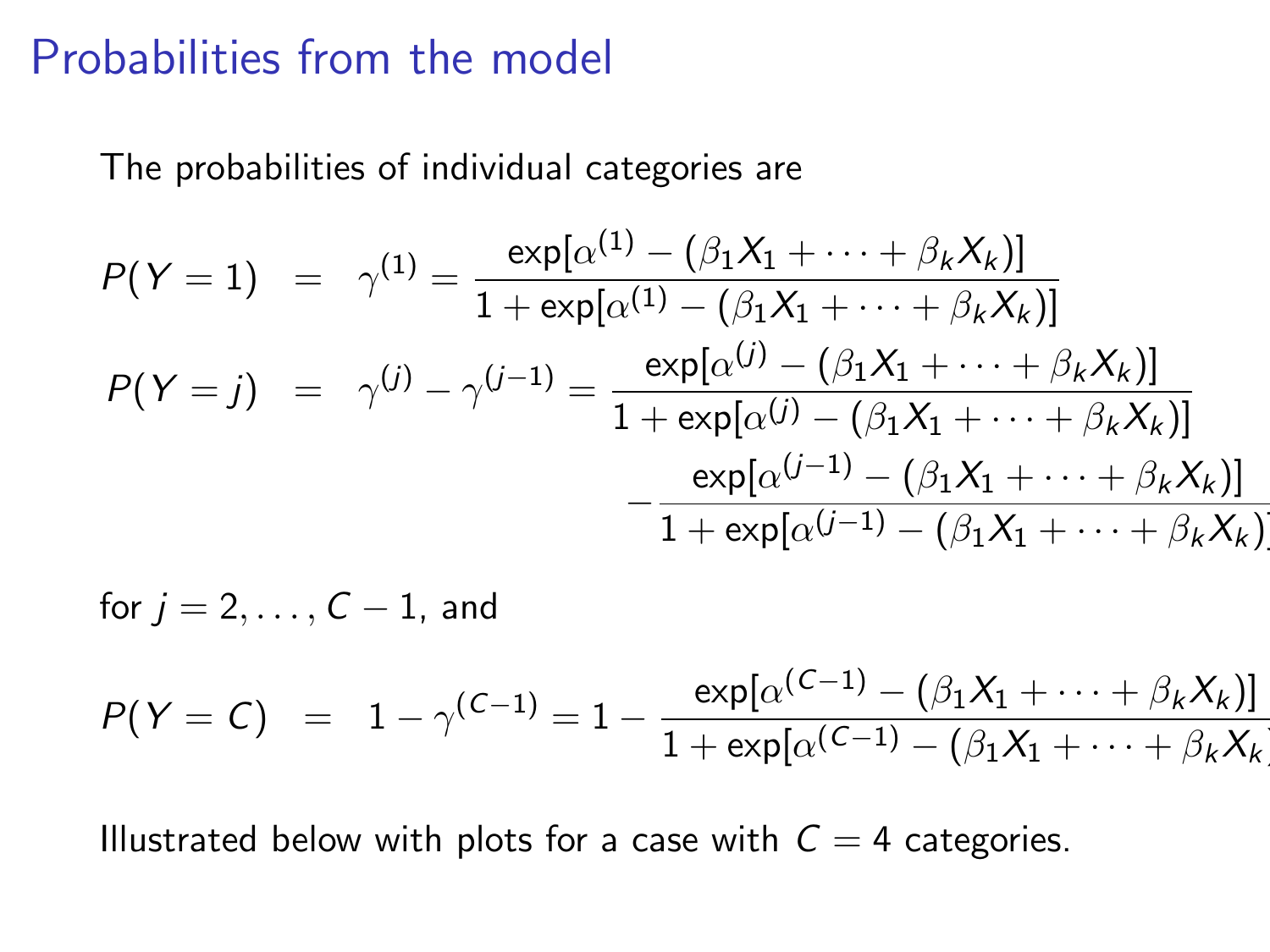#### Cumulative probabilities: An example

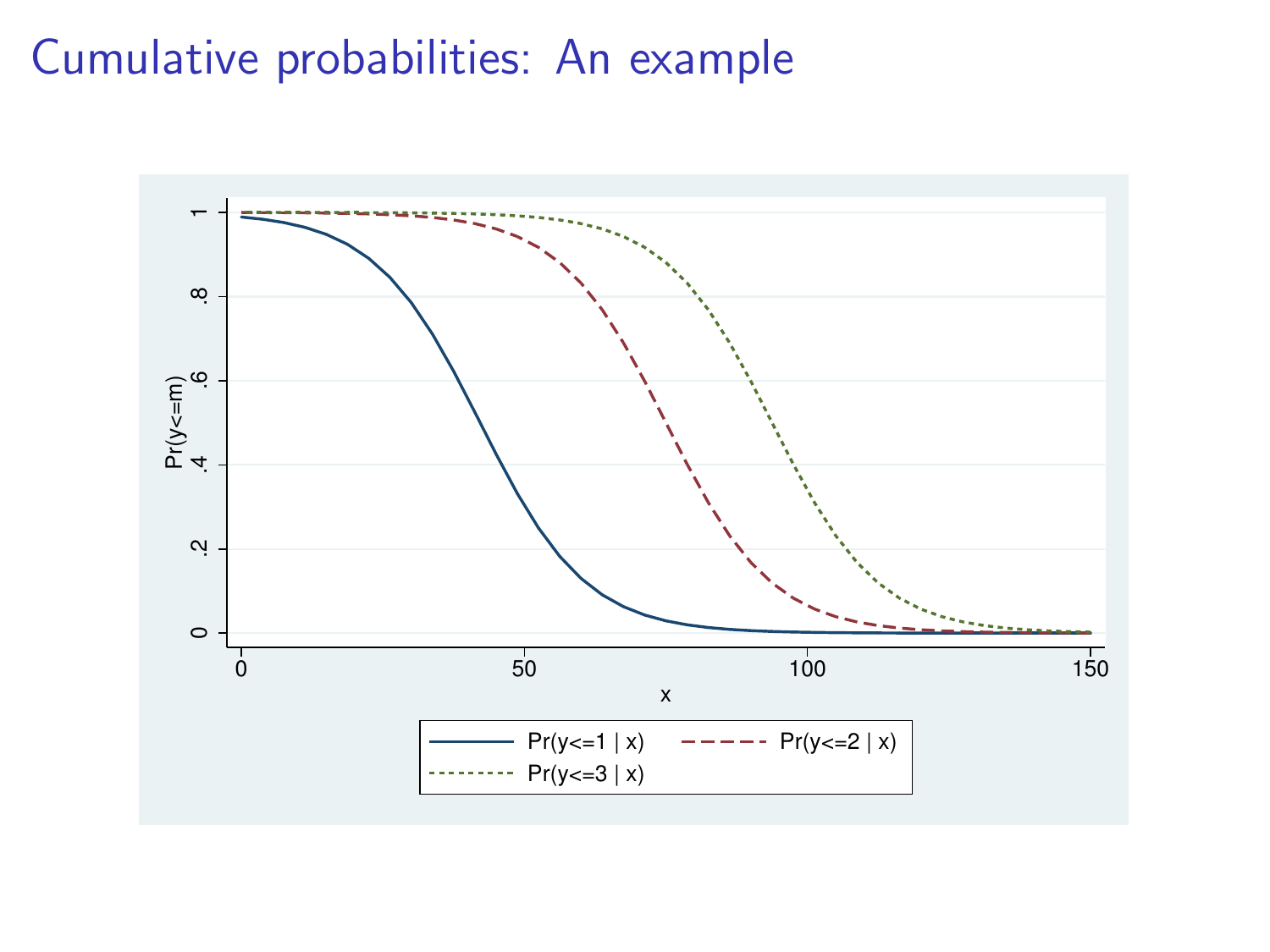### Probabilities of individual categories: An example

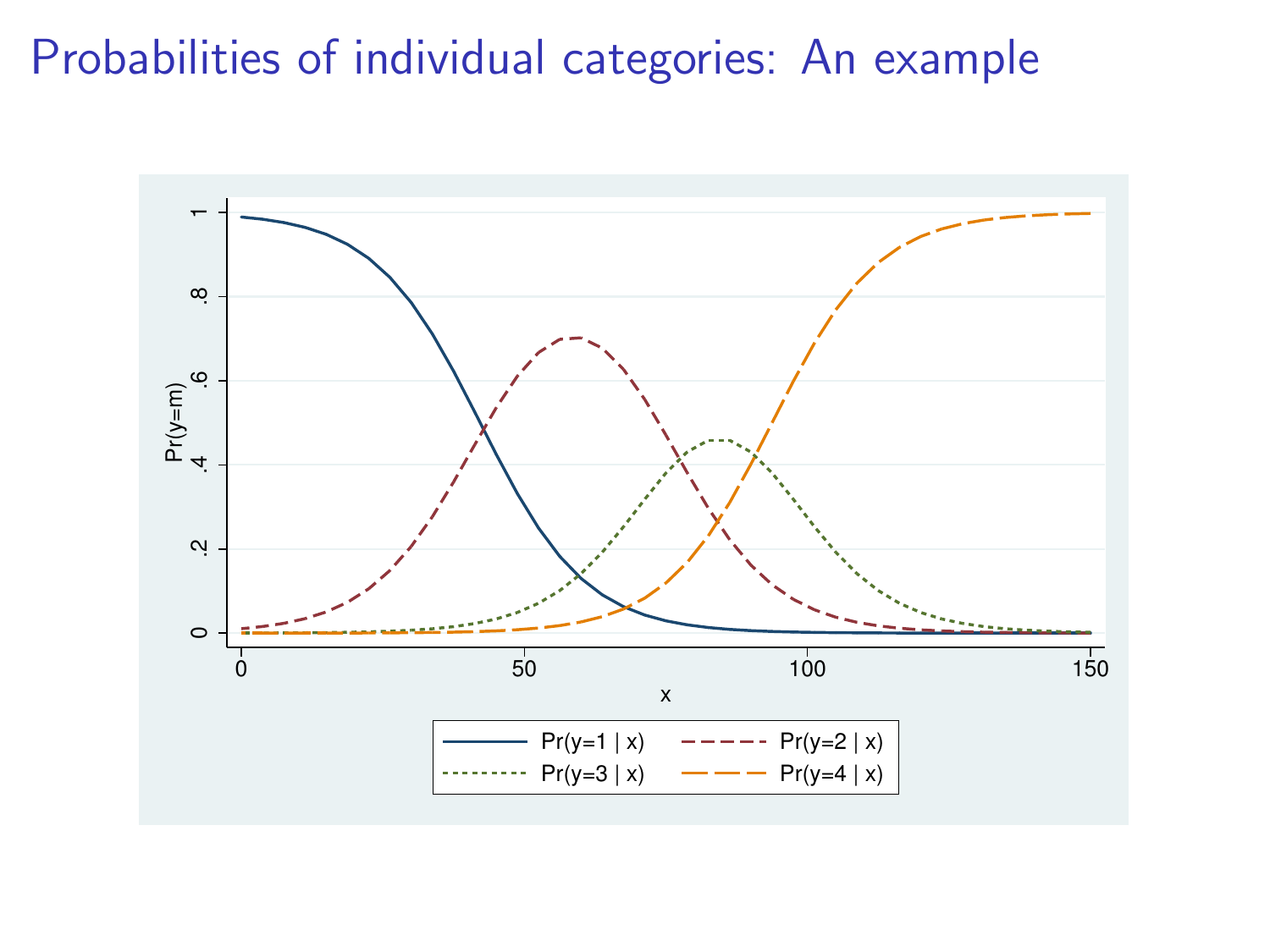Everything here is unchanged from binary logistic models:

- $\triangleright$  Parameters are estimated using maximum likelihood estimation
- ► Hypotheses of interest are typically of the form  $\beta_i = 0$ , for one or more coefficients  $\beta_i$
- $\triangleright$  Wald tests, likelihood ratio tests and confidence intervals are defined and used as before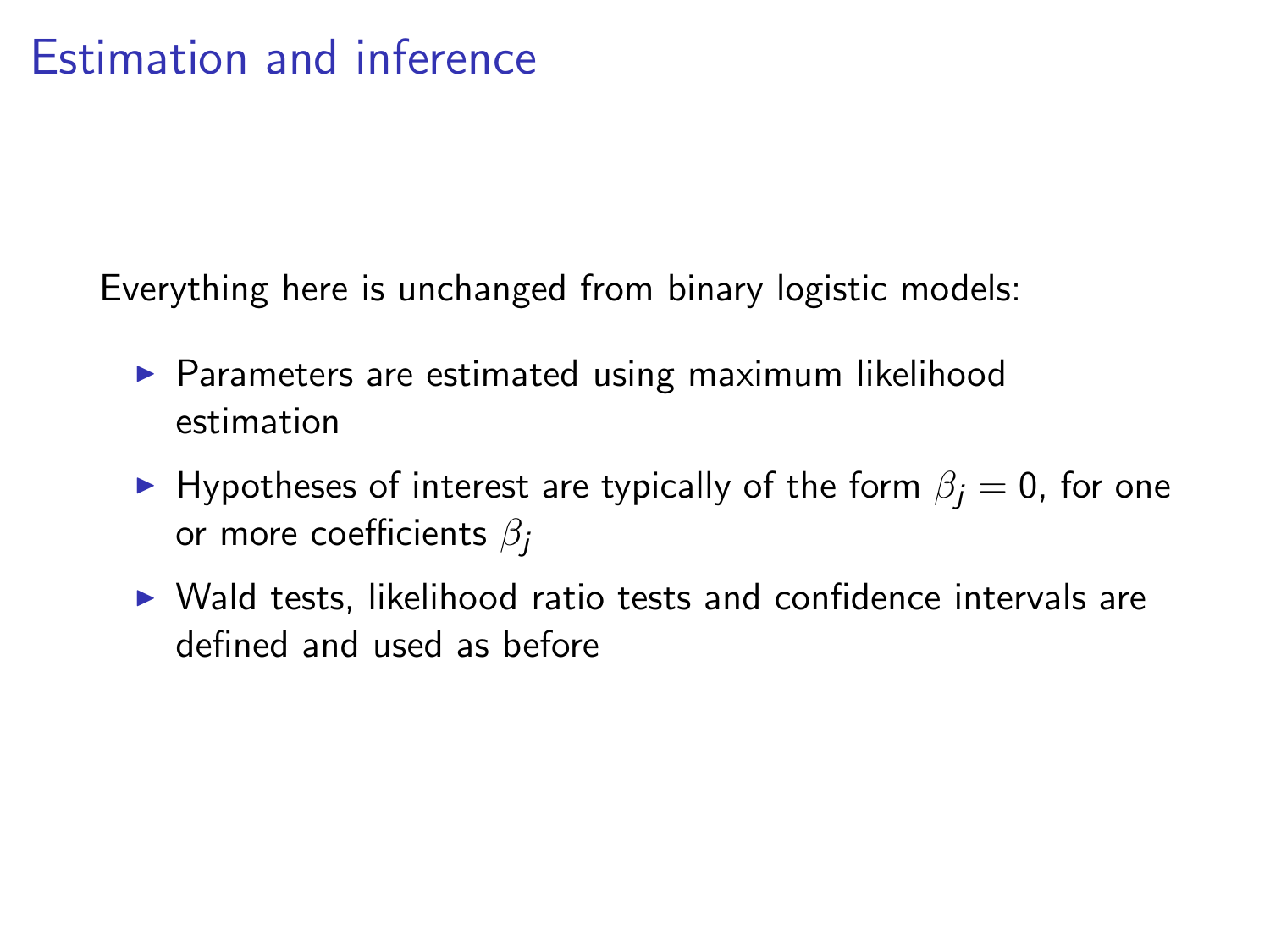#### Back to the example

Response variable Y (variable warm): "A working mother can establish just as warm and secure a relationship with her children as a mother who does not work.", with levels SD, D, A, and SA

Explanatory variables:

- requency variable for survey year 1989 (1=1989,  $0=1977$
- $\triangleright$  white: a dummy variable for ethnic group white  $(1=$ white,  $0=$ non-white)
- $\triangleright$  age in years
- $\blacktriangleright$  ed: years of education
- $\triangleright$  male: a dummy variable for men (1=Male, 2=Female)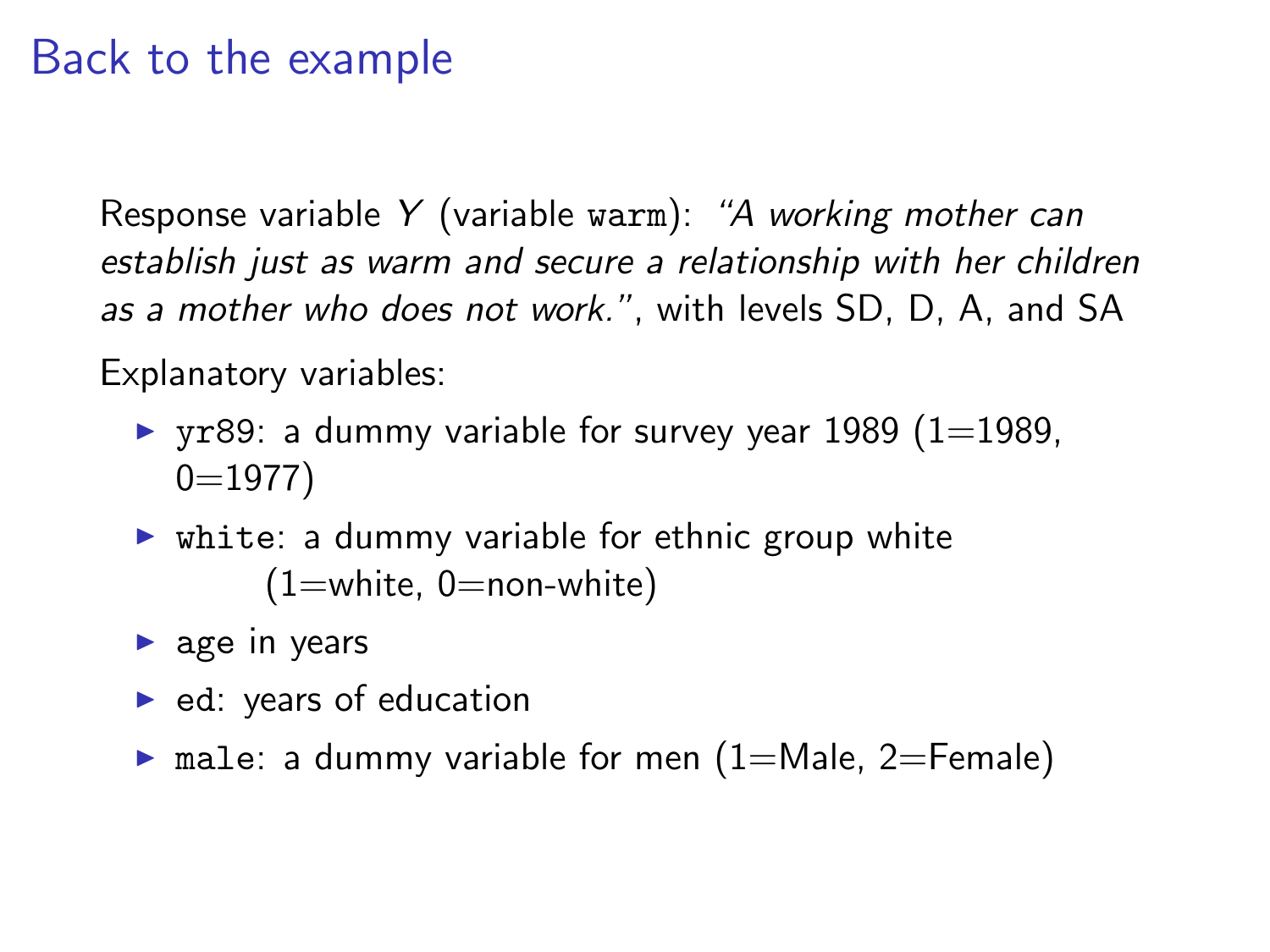#### Fitted model: An example

. ologit warm yr89 white age ed male

----------------------------------------------------------------------------

Ordered logistic regression

Log likelihood =  $-2846.6132$ 

| warm I | Coef.                |  | $Std. Err.$ z $P> z $ |     | [95% Conf. Interva |
|--------|----------------------|--|-----------------------|-----|--------------------|
|        | elihood = -2846.6132 |  | Pseudo R2             |     | 0.04               |
|        |                      |  | Prob > chi2           | $=$ | 0.00               |
|        |                      |  | $LR$ chi $2(5)$       | $=$ | 298.               |
|        | logistic regression  |  | Number of obs         |     | 22                 |

|                                        |                                                                   |                                                          | ----------------                              |                                           |                                                                   |                                                         |
|----------------------------------------|-------------------------------------------------------------------|----------------------------------------------------------|-----------------------------------------------|-------------------------------------------|-------------------------------------------------------------------|---------------------------------------------------------|
| vr89<br>white<br>age<br>ed<br>male     | .5282808<br>$-.3795009$<br>$-.0207738$<br>.0839738<br>$-.7269441$ | .0798763<br>.1182501<br>.0024195<br>.0131433<br>.0783997 | 6.61<br>$-3.21$<br>$-8.59$<br>6.39<br>$-9.27$ | 0.000<br>0.001<br>0.000<br>0.000<br>0.000 | .3717262<br>$-.6112669$<br>$-.0255159$<br>.0582135<br>$-.8806048$ | .68483<br>$-.14773$<br>$-.01603$<br>.10973<br>$-.57328$ |
| $/$ cut1<br>$/c$ ut $2$<br>$/$ cut $3$ | $-2.443735$<br>$-.6096001$<br>1.279352                            | .2386412<br>.2331233<br>.2338585                         |                                               |                                           | $-2.911463$<br>$-1.066513$<br>.8209981                            | $-1.9760$<br>$-.15268$<br>1.7377                        |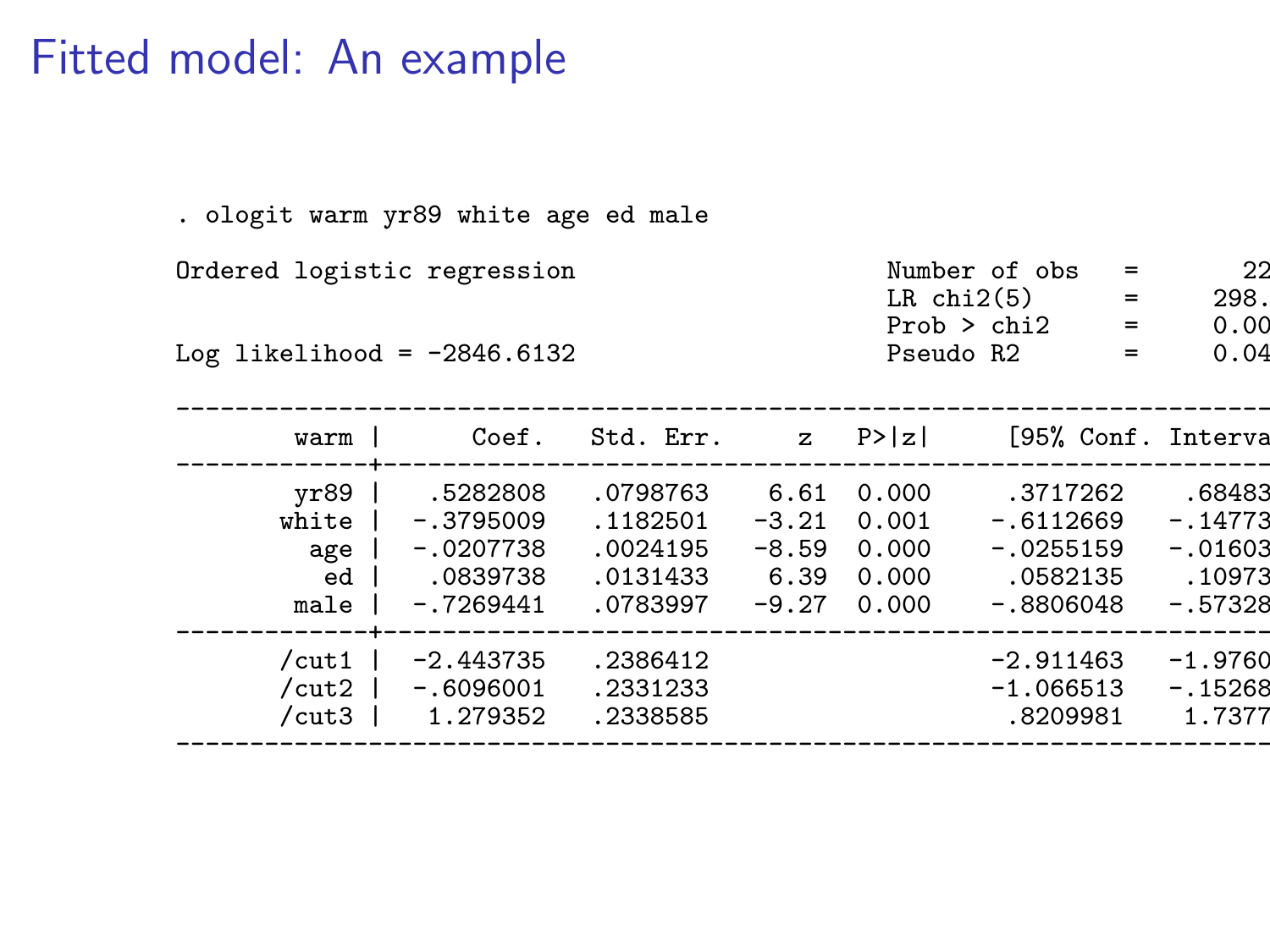#### Interpretation of the coefficients

- $\triangleright$  Exponentiated coefficients are interpreted as partial odds ratios for being in the *higher* rather than the lower half of the dichotomy
	- $\triangleright$  here (SA, A, or D) vs. SD, (SA or A) vs. (D or SD), and SA vs. (A, D, or SD)
	- $\triangleright$  odds ratio is the same for each of these
- **E.g.** exp( $\hat{\beta}_{male}$ ) = 0.48: Controlling for the other explanatory variables, men have 52% lower odds than women of giving a response that indicates higher levels of agreement with the statement
- $\blacktriangleright$  e.g.  $\exp(\hat{\beta}_{\mathit{ed}})=1.088$ : Controlling for the other explanatory variables, 1 additional year of education is associated with a 8.8% increase in odds of giving a response that indicates higher levels of agreement with the statement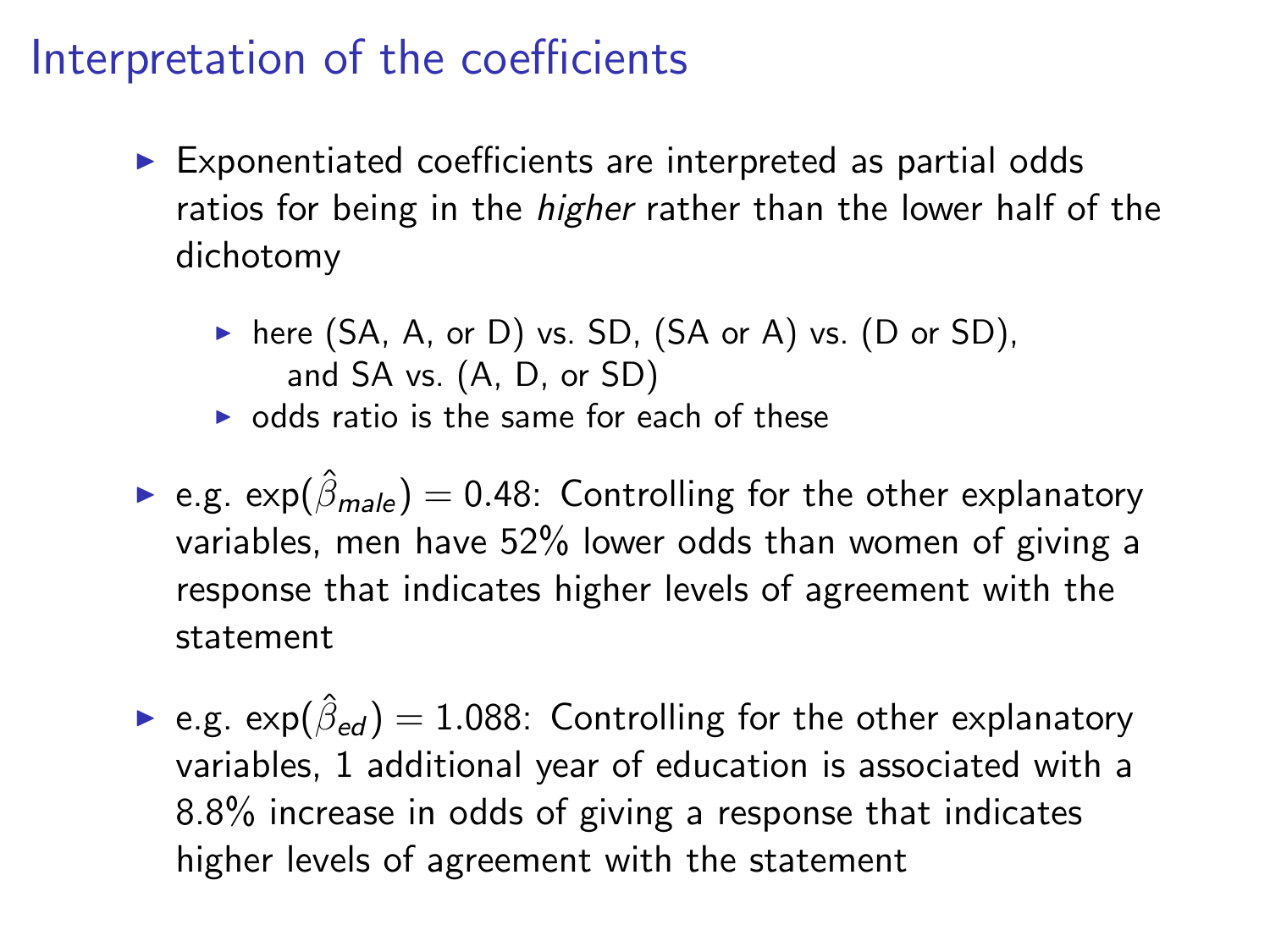Consider adding an interaction between sex and education.

Just to show something new, include it in the form of two variables:

```
gen male_ed=male*ed
gen fem_ed=(1-male)*ed
```
instead of using ed and male\*ed as previously

- $\triangleright$  Both versions give the same model
- In this version, the coefficients of male ed and fem ed are the coefficients of education for men and women respectively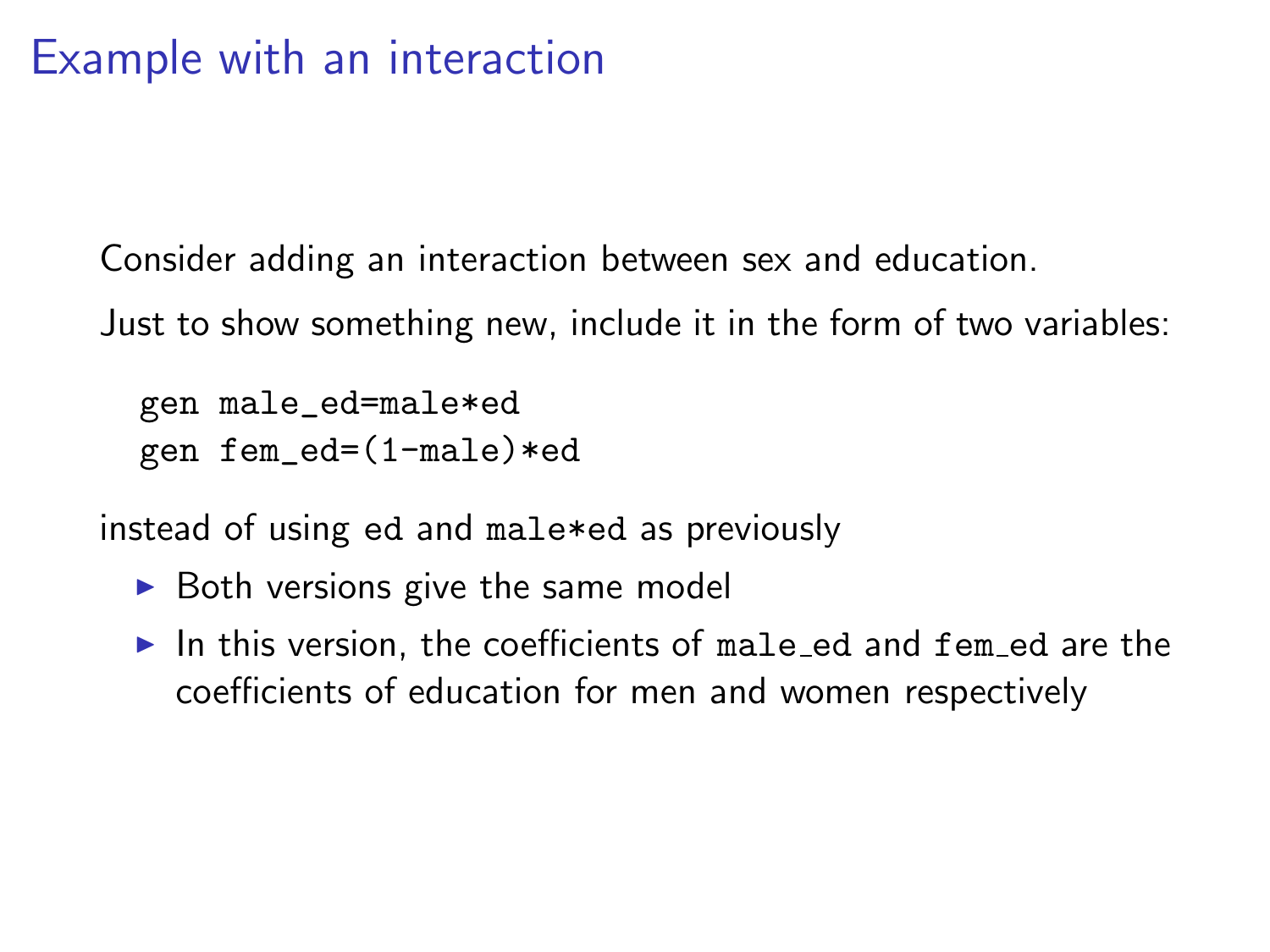#### Example with an interaction

This version of interaction can be tested using a likelihood ratio test as before:

ologit warm yr89 white age male ed estimates store mod1 ologit warm yr89 white age male male\_ed fem\_ed lrtest mod1 .

```
Likelihood-ratio test LR \text{ chi}(1) = 4.48(Assumption: mod1 nested in .) Prob > chi2 = 0.0344
```
or with a Wald test of the hypothesis that  $\beta_{\text{male end}} = \beta_{\text{fem end}}$ :

```
test male_ed=fem_ed
```

```
(1) [warm]male_ed - [warm]fem_ed = 0
        chi2(1) = 4.47Prob > chi2 = 0.0345
```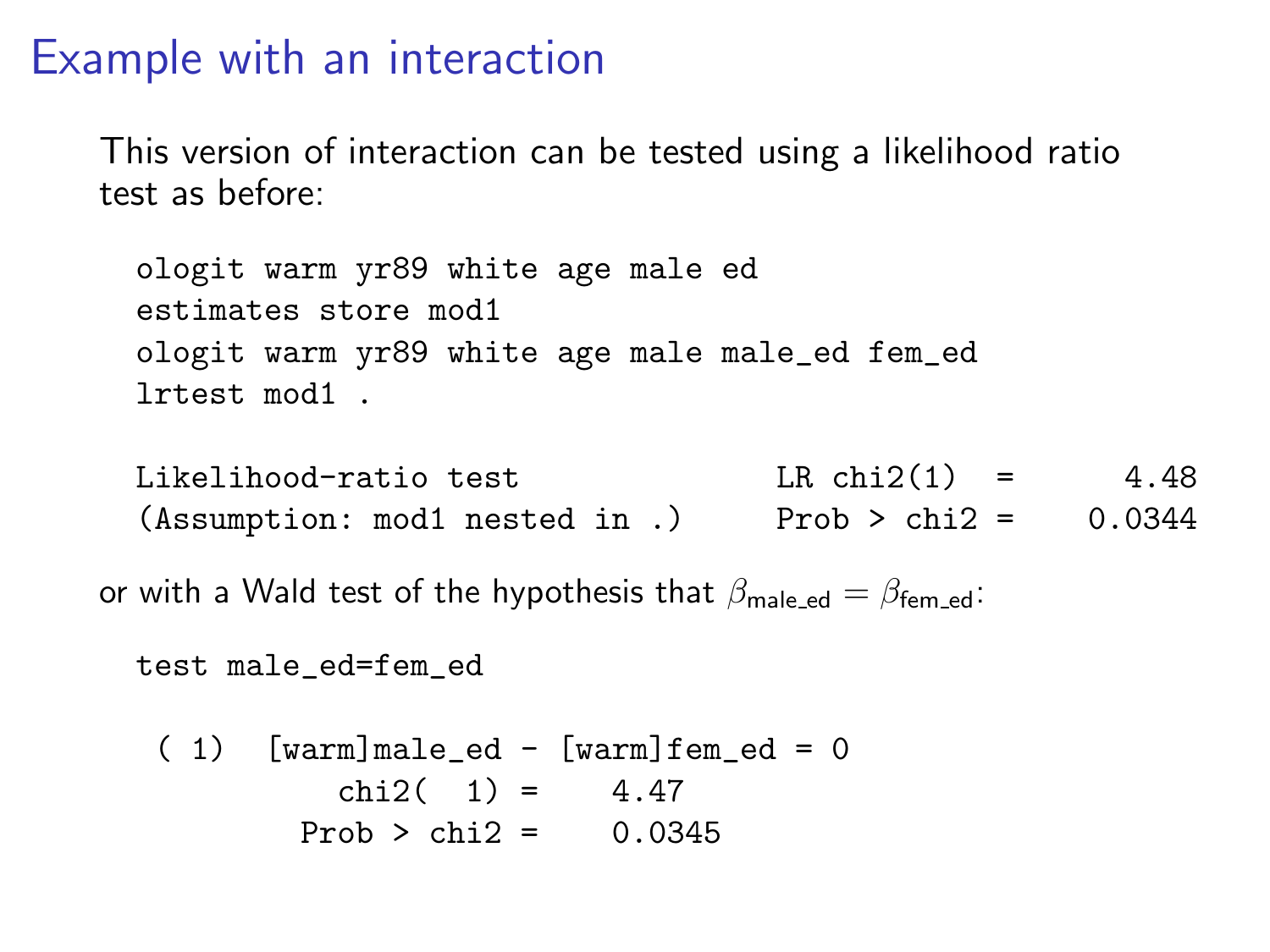## Example: Fitted probabilities



(Other variables fixed at: year 1989, white, male, 12 years of education)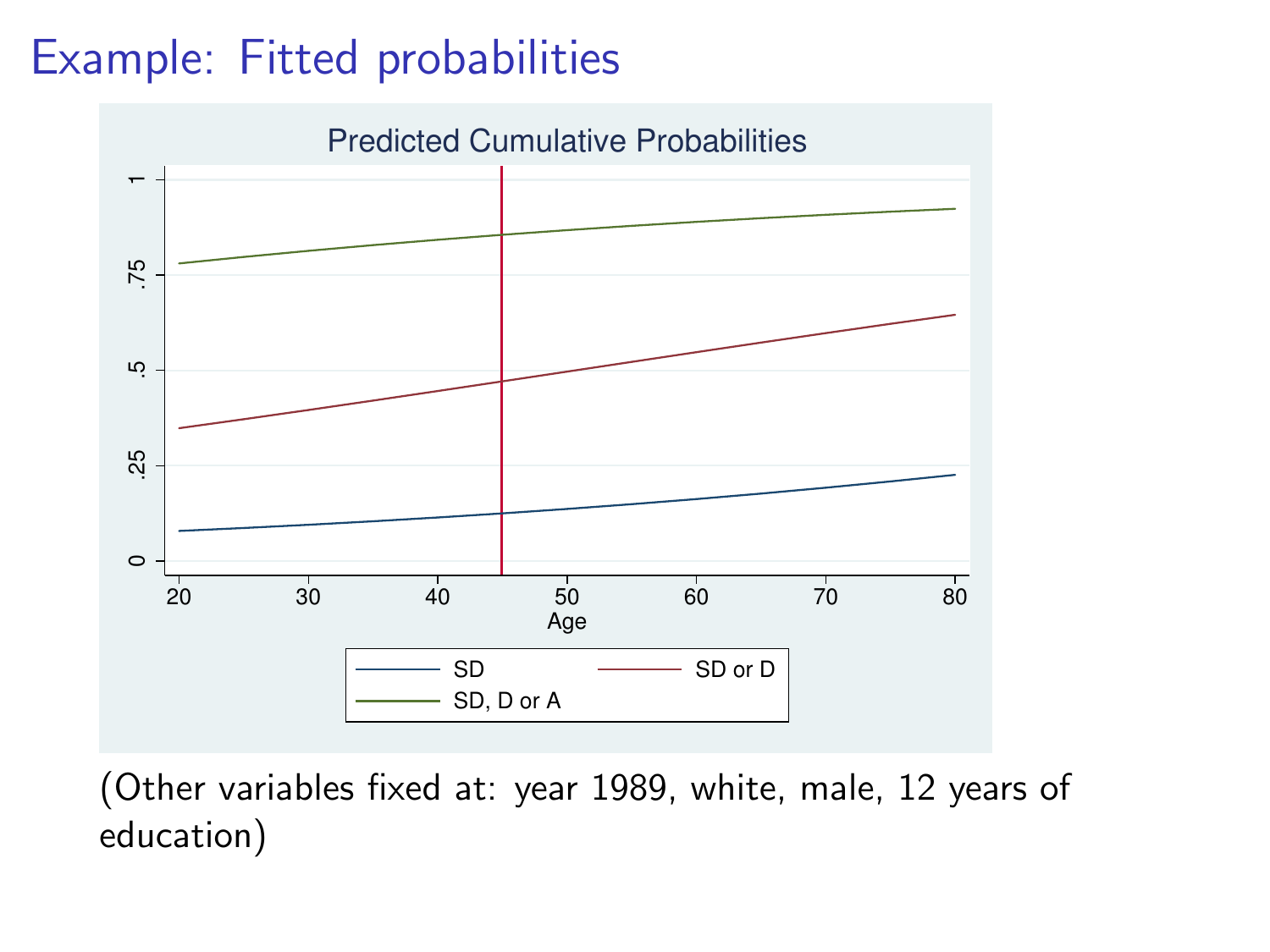## Example: Fitted probabilities



(Other variables fixed at: year 1989, white, male, 12 years of education)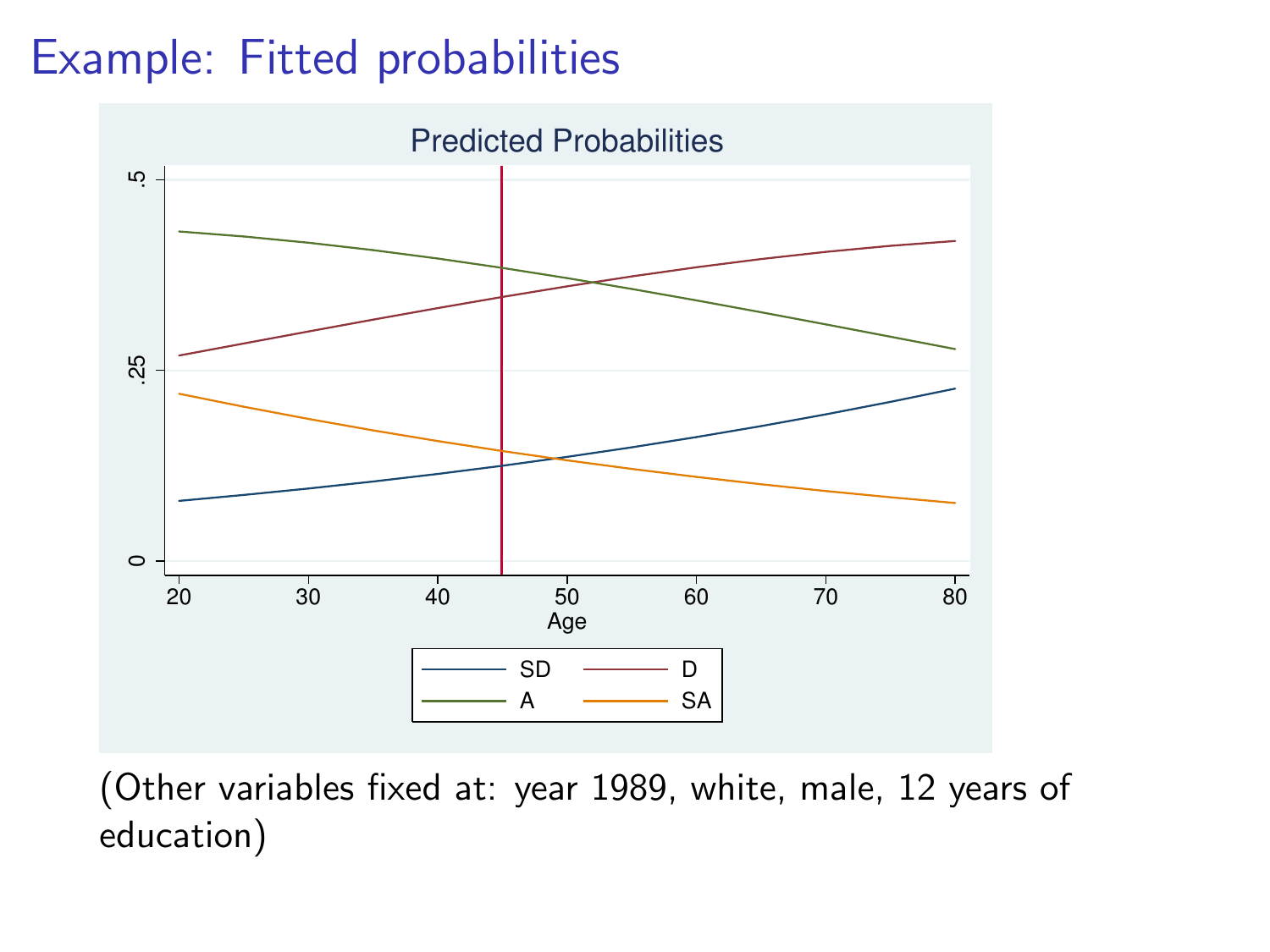### Example: Fitted probabilities



(year 1989, white, male, 45 years old)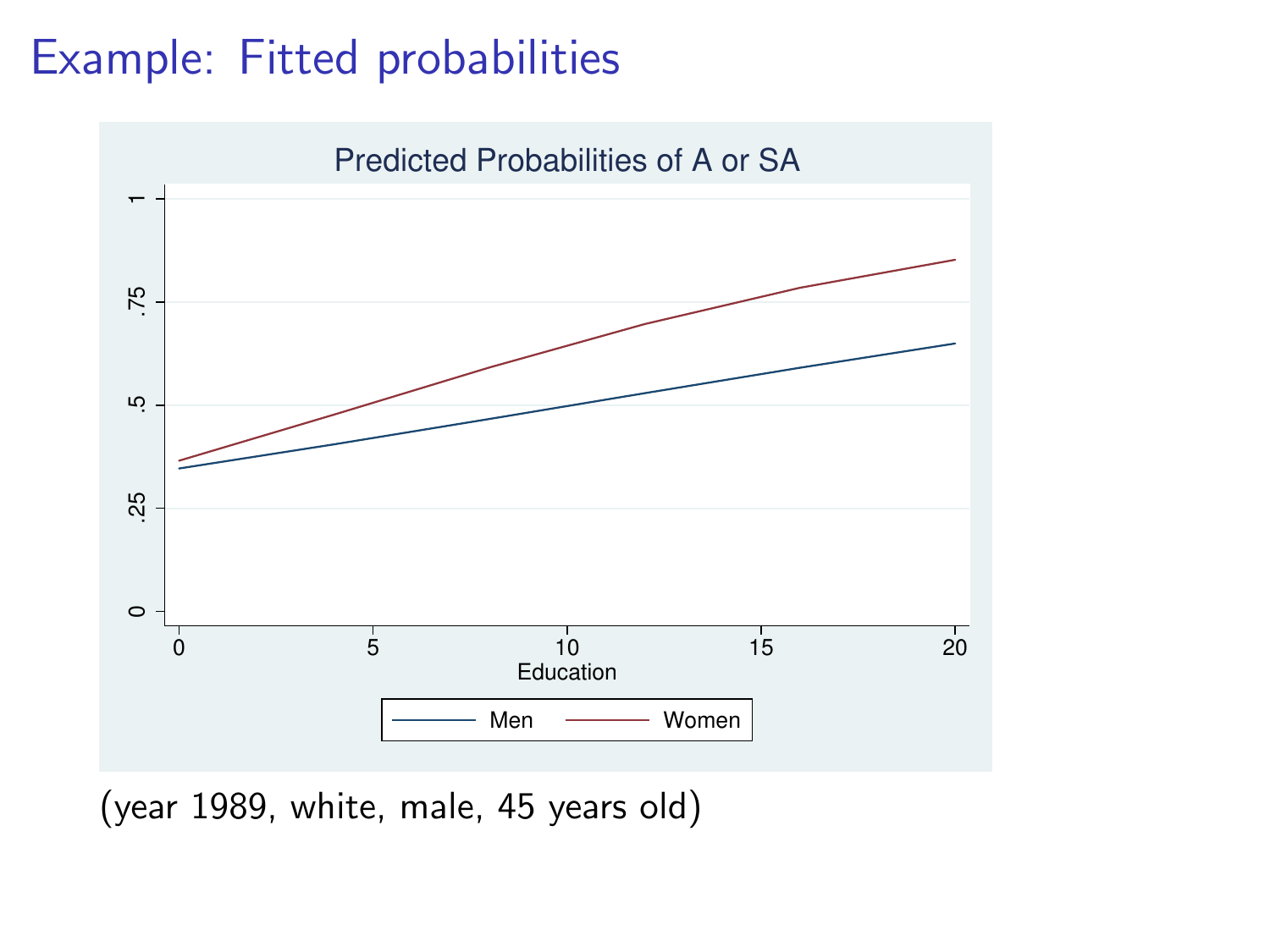### Assessing the proportional odds assumption

 $\blacktriangleright$  The ordinal logistic model

$$
\log[\gamma^{(j)}/(1-\gamma^{(j)})]=\alpha^{(j)}-(\beta_1X_1+\ldots\beta_kX_k)
$$

assumes the same coefficients  $\beta_1, \ldots, \beta_k$  for each cut-off j

- $\triangleright$  This is good for the parsimony of the model, because it means that the effect of an explanatory variable on the ordinal response is described by one parameter
- $\blacktriangleright$  However, it is also a restriction on the flexibility of the model, which may or may not be adequate for the data
- $\triangleright$  There are a number of ways of checking the assumption
- $\triangleright$  Here we consider briefly only one, comparing (informally) estimates and fitted probabilities between ordinal and multinomial logistic model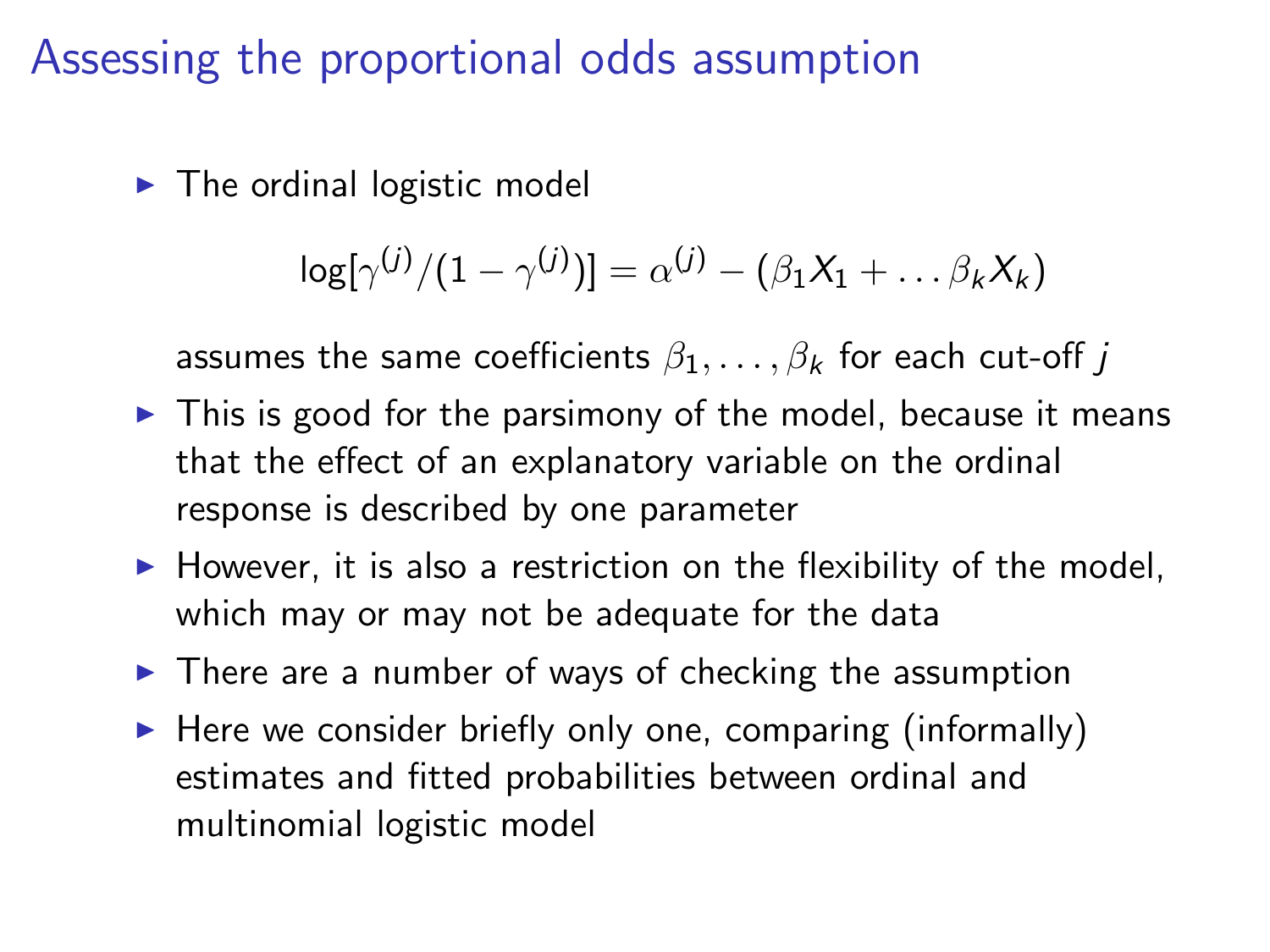#### Multinomial logistic model in the example

. mlogit warm yr89 white age male male\_ed fem\_ed, base(1) ----------------------------------------------------------------------------- warm | Coef. Std. Err. z P>|z| [95% Conf. Interval] -------------+----------------------------------------------------------------  $2D$  | yr89 | .7358761 .1656333 4.44 0.000 .4112408 1.060511<br>white | -.4431508 .2464251 -1.80 0.072 -.9261352 .0398336 ite | -.4431508 .2464251 -1.80 0.072 -.9261352 .0398336<br>age | -.0038748 .0043447 -0.89 0.372 -.0123901 .0046406 age | -.0038748 .0043447 -0.89 0.372 -.0123901 .0046406 8119726 .5167223 -0.39 0.698 -1.213542 .8119726 male ed |<br>1321181 .0780207 .0276012 2.83 0.005 .0239233 .1321181 nale\_ed | .0780207 .0276012 2.83 0.005 .0239233 .1321181<br>1267047 .0538995 .0371462 1.45 0.147 -.0189057 .1267047 fem\_ed | .0538995 .0371462 1.45 0.147 -.0189057 .1267047 \_cons | .6184256 .5438483 1.14 0.255 -.4474975 1.684349 -------------+---------------------------------------------------------------- 3A | yr89 | 1.097829 .1637353 6.70 0.000 .776914 1.418745<br>white | -.5317257 .2456104 -2.16 0.030 -1.013113 -.0503381 ite | -.5317257 .2456104 -2.16 0.030 -1.013113 -.0503381<br>age | -.0245649 .0043948 -5.59 0.000 -.0331785 -.0159512 age | -.0245649 .0043948 -5.59 0.000 -.0331785 -.0159512<br>male | -.3240701 .5411645 -0.60 0.549 -1.384733 .7365928 7365928. male | -.3240701 .5411645 -0.60 0.549 -1.384733<br>175026. 1182817 .0289517 4.09 0.000 .0615373 male\_ed | .1182817 .0289517 4.09 0.000 .0615373 .175026 fem\_ed | .1214095 .0370969 3.27 0.001 .0487008 .1941181 \_cons | 1.060008 .5468476 1.94 0.053 -.0117936 2.13181 -------------+----------------------------------------------------------------  $4SA$   $\frac{1}{Yr89}$ yr89 | 1.159963 .1811322 6.40 0.000 .8049508 1.514976 white | -.8293461 .2633927 -3.15 0.002 -1.345586 -.3131058 age | -.0306687 .0051191 -5.99 0.000 -.0407019 -.0206354 male | -.3319753 .6680166 -0.50 0.619 -1.641264 .9773132 male\_ed | .1173827 .038081 3.08 0.002 .0427454 .1920201 fem\_ed | .1865388 .0403865 4.62 0.000 .1073827 .265695 \_cons | .3026709 .6050227 0.50 0.617 -.8831518 1.488494 ------------------------------------------------------------------------------

(warm==1SD is the base outcome)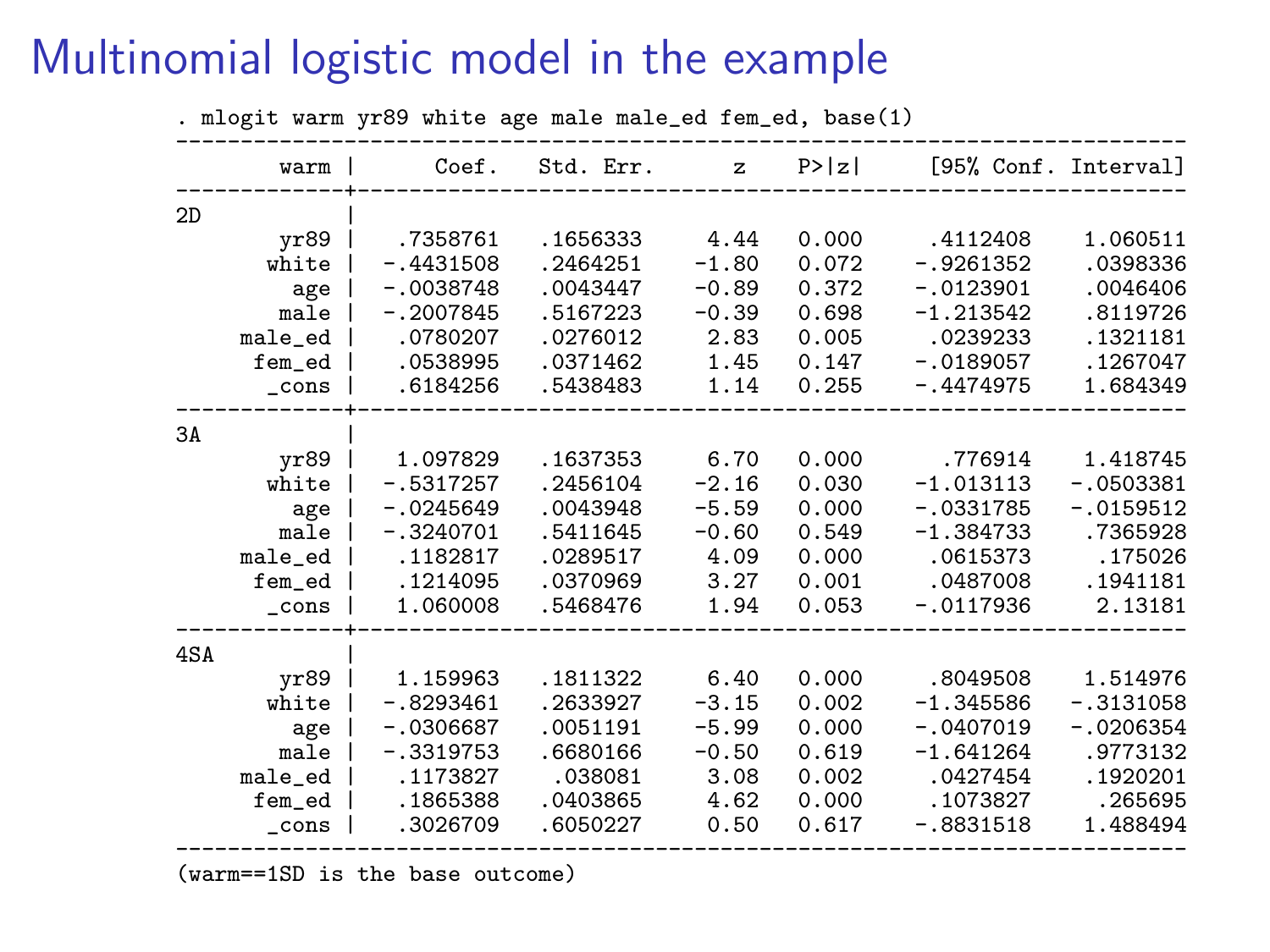### Ordinal vs. multinomial models in the example

- $\triangleright$  In the multinomial model, (more or less) all the coefficients at least imply the same ordering of the categories
	- $\triangleright$  e.g. for age: 0 (SD) > -0.004 (D) > -0.025 (A) > -0.031 (SA)
	- $\triangleright$  this is not always the case: e.g. an example in the computer class
- $\blacktriangleright$  For fitted probabilities in our example:
	- $\triangleright$  for most of the variables, the agreement in the strengths of association is reasonable if not perfect — see plot for age below
- $\blacktriangleright$  The biggest difference is for period (1977 vs. 1989):
	- $\triangleright$  the ordinal model forces the change (in cumulative odds) to be the same for all cut-off points
	- $\triangleright$  according the multinomial model, some categories have shifted more than others between the two periods
	- $\triangleright$  in particular, the shift away from "Strongly disagree" has been a bit stronger than the ordinal model allows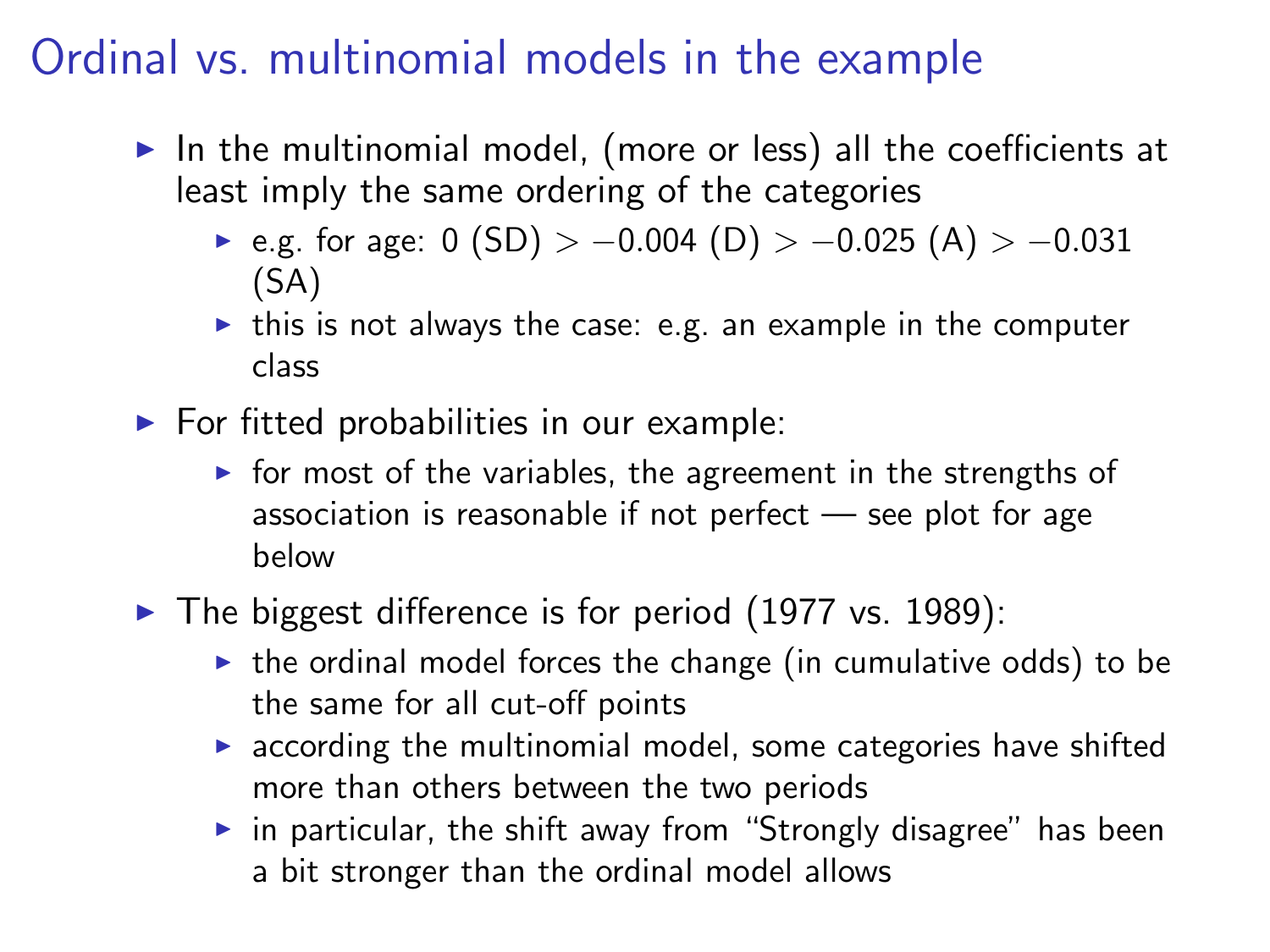#### Ordinal vs. multinomial: Fitted probabilities

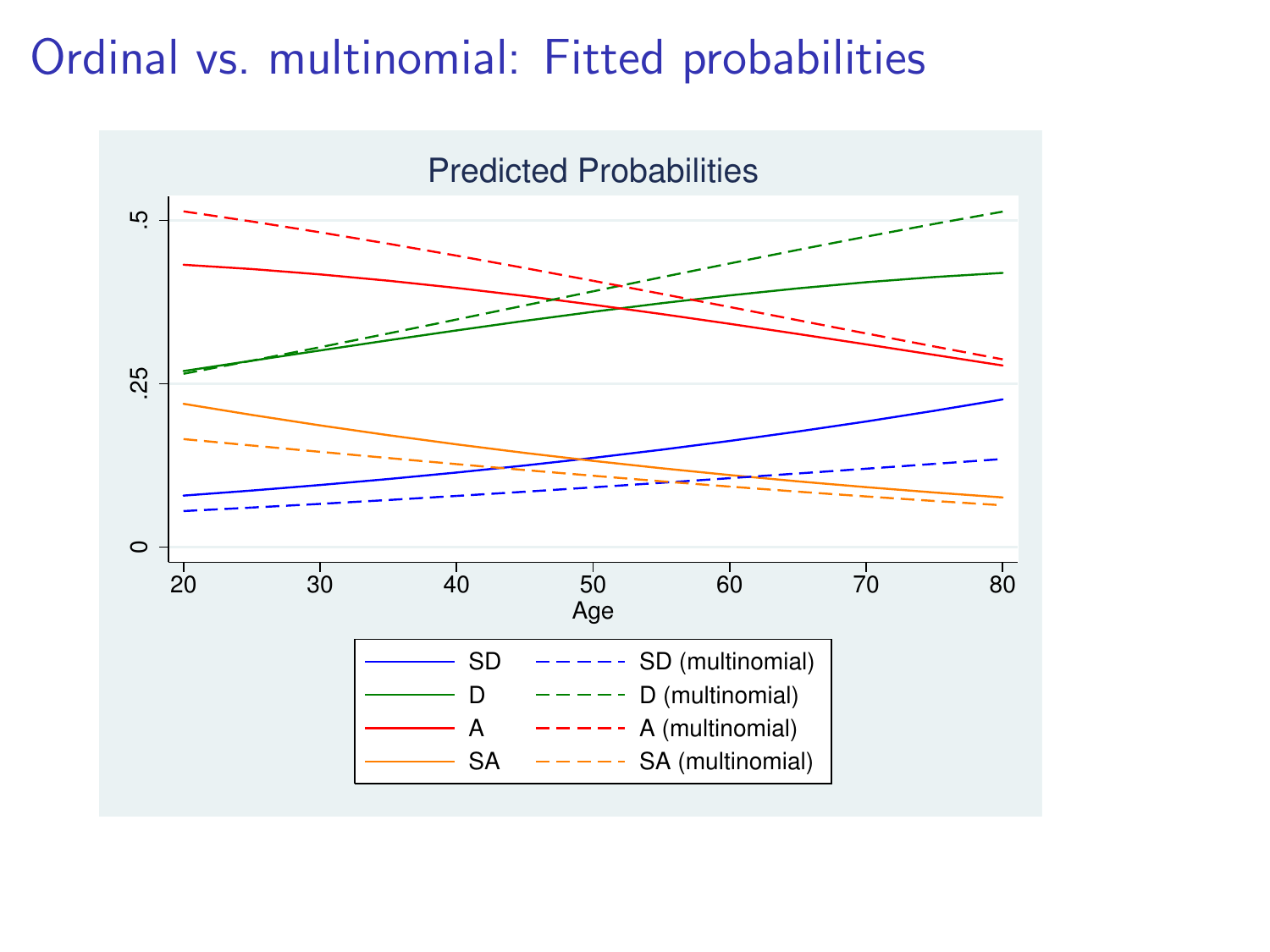#### Ordinal vs. multinomial: Fitted probabilities

| Model       | Year | -SD | $\Box$                        | <b>SA</b> |
|-------------|------|-----|-------------------------------|-----------|
| Ordinal     | 1977 |     | 0.19  0.41  0.31  0.09        |           |
|             | 1989 |     | 0.13  0.35  0.38  0.14        |           |
| Multinomial |      |     | 1977   0.19  0.40  0.32  0.08 |           |
|             | 1989 |     | $0.08$ 0.37 0.43 0.12         |           |

(white man, aged 45, 12 years of education)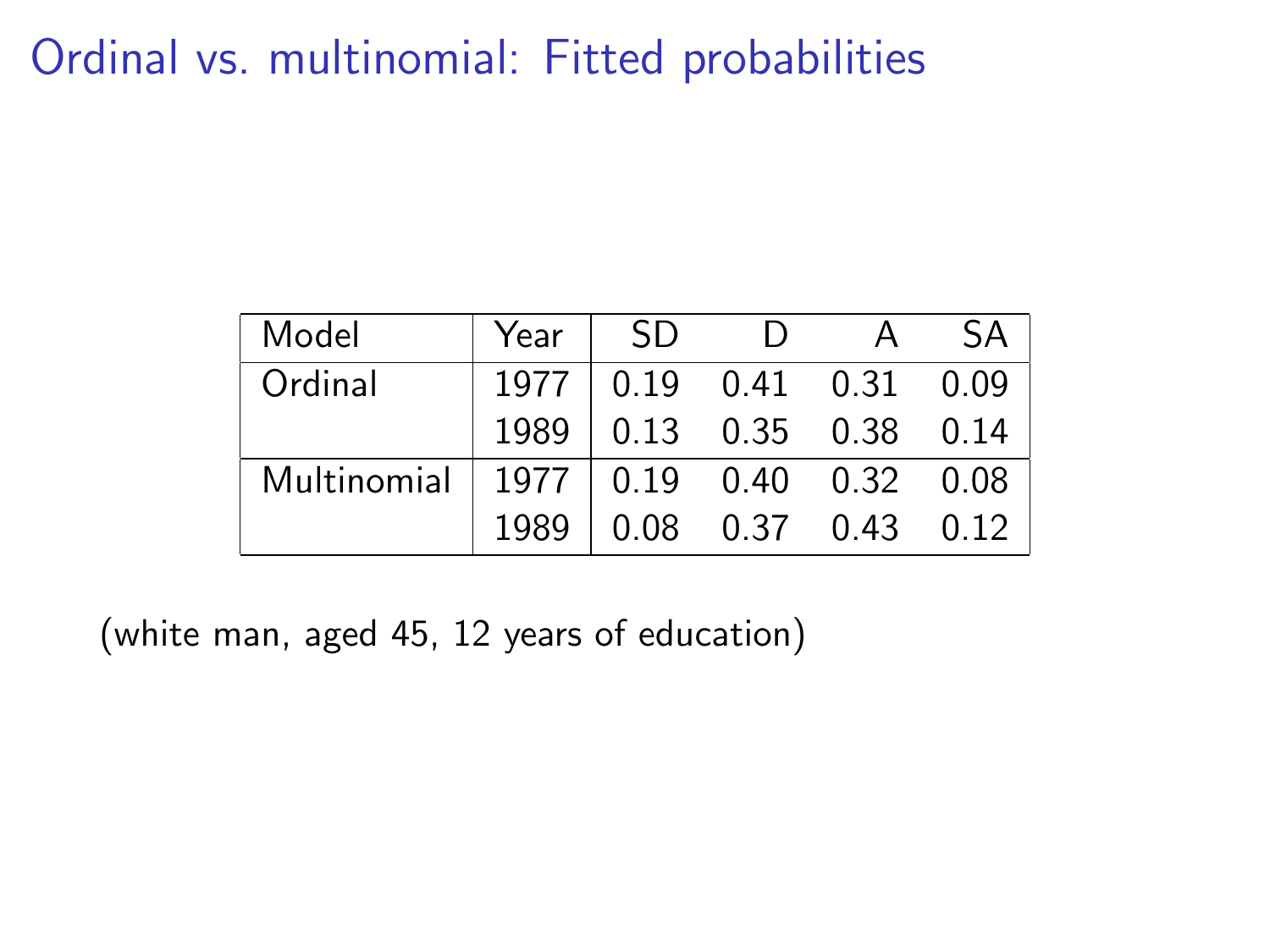#### Latent-variable motivation of the model

- $\triangleright$  The ordinal logit model can also be derived from a model for a hypothetical unobserved (latent) continuous response variable Y ∗
- $\blacktriangleright$  Suppose

$$
Y^* = \beta_1 x_1 + \ldots + \beta_k x_k + \epsilon,
$$

where  $\epsilon$  is a random error term which has standard logistic distribution: a "bell-shaped" distribution quite similar to the normal, with mean 0 and variance  $\pi^2/3$ 

► Suppose that we do not observe  $Y^*$  but a grouped version  $Y$ :



In other words, we record  $Y = j$  if  $Y^*$  is in the interval  $\alpha_{j-1} \le Y^* < \alpha_j$  (where  $\alpha_0 = -\infty$  and  $\alpha_{\mathcal{C}} = \infty$ )